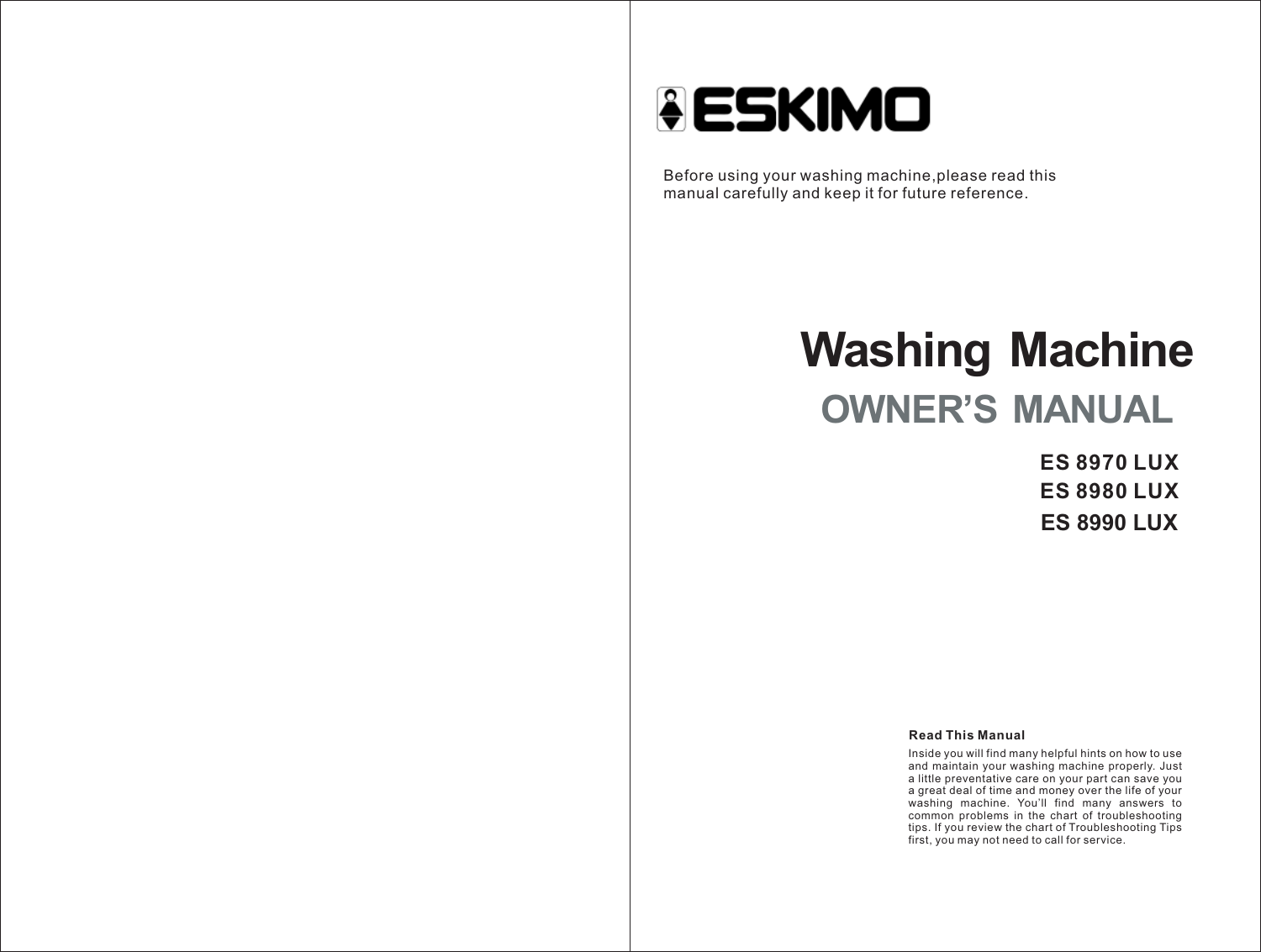| Checklist and Preparation before Washing Clothes  11    |
|---------------------------------------------------------|
|                                                         |
|                                                         |
|                                                         |
|                                                         |
| Cleaning and Maintenance of Washing Machine Cabinet  23 |
|                                                         |
|                                                         |
|                                                         |
|                                                         |
|                                                         |
|                                                         |

# **Contents Safety Precautions**

# **Safety Precautions**

- If the supply cord is damaged,it must be replaced by the manufacturer,its service agent or similarly qualified persons in order to avoid a hazard.
- The new hose-sets supplied with the appliance are to be used and that old hose-sets should not be reused.
- This washing machine is for indoor use only.
- The openings must not be obstructed by a carpet.
- (This warning is only for EUROPEAN market )This ap pliance can be used by children aged from 8 years and above and persons with reduced physical,sensory or mental capabilities or lack of experience and knowledge if they have been given supervision or instruction con cerning use of the appliance in a safeway and underst and the hazards involved. Children shall not play with the appliance.Cleaning and user maintenance shall not be made by children without supervision.
- (This warning is not for EUROPEAN market)This appl iance is not intended for use by persons (including chi ldren) with reduced physical, sensory or mental capa bilities, or lack of experience and knowledge, unless they have been given supervision or instruction conc erning use of the appliance by a person responsible for their safety.Children should be supervised to ensure that they do not play with the appliance.
- Pull out its plug from the power socket before cleaning or maintenance.
- Make sure that all pockets are emptied.

Ī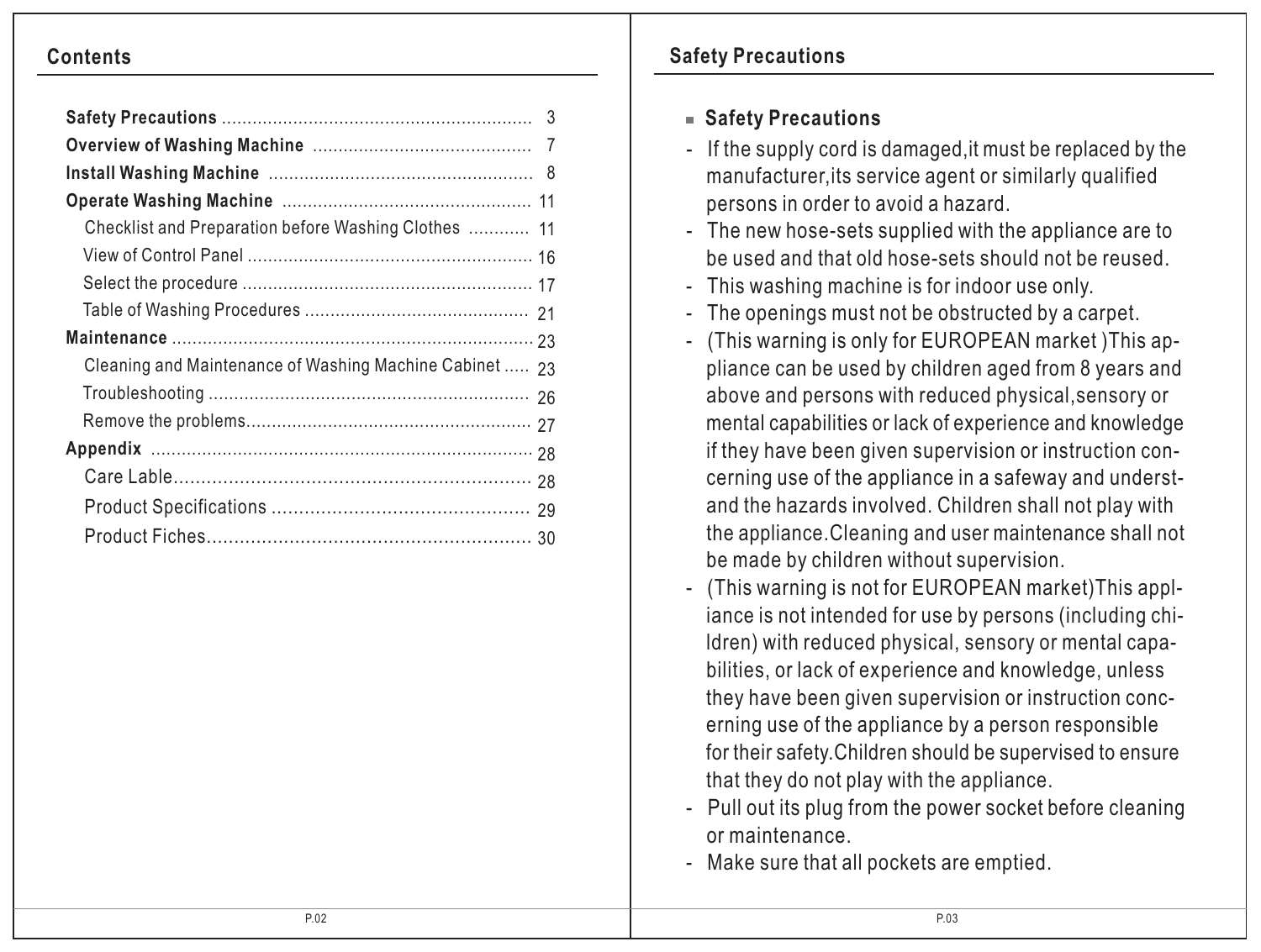- Sharp and rigid items such as coin,brooch,nail,screw or stone etc.may cause serious damages to this machine.
- Pull out its plug and cut off water supply after the operation.
- Please check whether the water inside the drum has been drained before opening its door.Please do not open the door if there is any water visible.
- Pets and kids may climb into the machine. Check the machine before every operation.
- Glass door may be very hot during the operation.Keep kids and pets far away from the machine during the operation.
- Take care that power voltage and frequency shall be identical to those of washing machine.
- Do not use any socket with rated current less than that of washing machine.Never pull out power plug with wet hand.
- To ensure your safety, power cord plug must be inserted into an earthed three-pole socket.Check carefully and make sure that your socket is properly and reliably earthed.
- Children of less than 3 years should be kept away unless continously supervised.
- Kids should be supervised to ensure that they do not pl ay with the machine.
- Packing materials may be dangerous to the kids. Please keep all packing materials (plastic bags,foams etc) far away from the kids.
- Washing machine shall not be installed in bath room or very wet rooms as well as in the rooms with explosive or caustic gases.

# **Safety Precautions Safety Precautions**

- Make sure that the water and electrical devices must be connected by a qualified technician in accordance with the manufacturer's instructions and local safety regulations.
- Before operating this machine,all packages and transport bolts must be removed.Otherwise,the washing machine may be seriously damaged while washing the clothes.
- Before washing the clothes at first time, the washing machine shall be operated in one round of the whole procedures without the clothes inside.
- The washing machine with single inlet valve only can be connected to the cold water supply. The washing machine with double inlet valves can be connected to the hot water and cold water supply.
- Your washing machine is only for home use and is only designed for the textiles suitable for machine washing.
- Flammable and explosive or toxic solvents are forbidden. Gasoline and alcohol etc.Shall not be used as detergents. Please only select the detergents suitable for machine washing, especially for drum.
- It is forbidden to wash carpets.

Ī İ

- Be careful of burning when washing machine drains hot washing water.
- Never refill the water by hand during washing.
- After the program is completed, Please wait for two minutes to open the door.
- Please remember to disconnect water and power sup-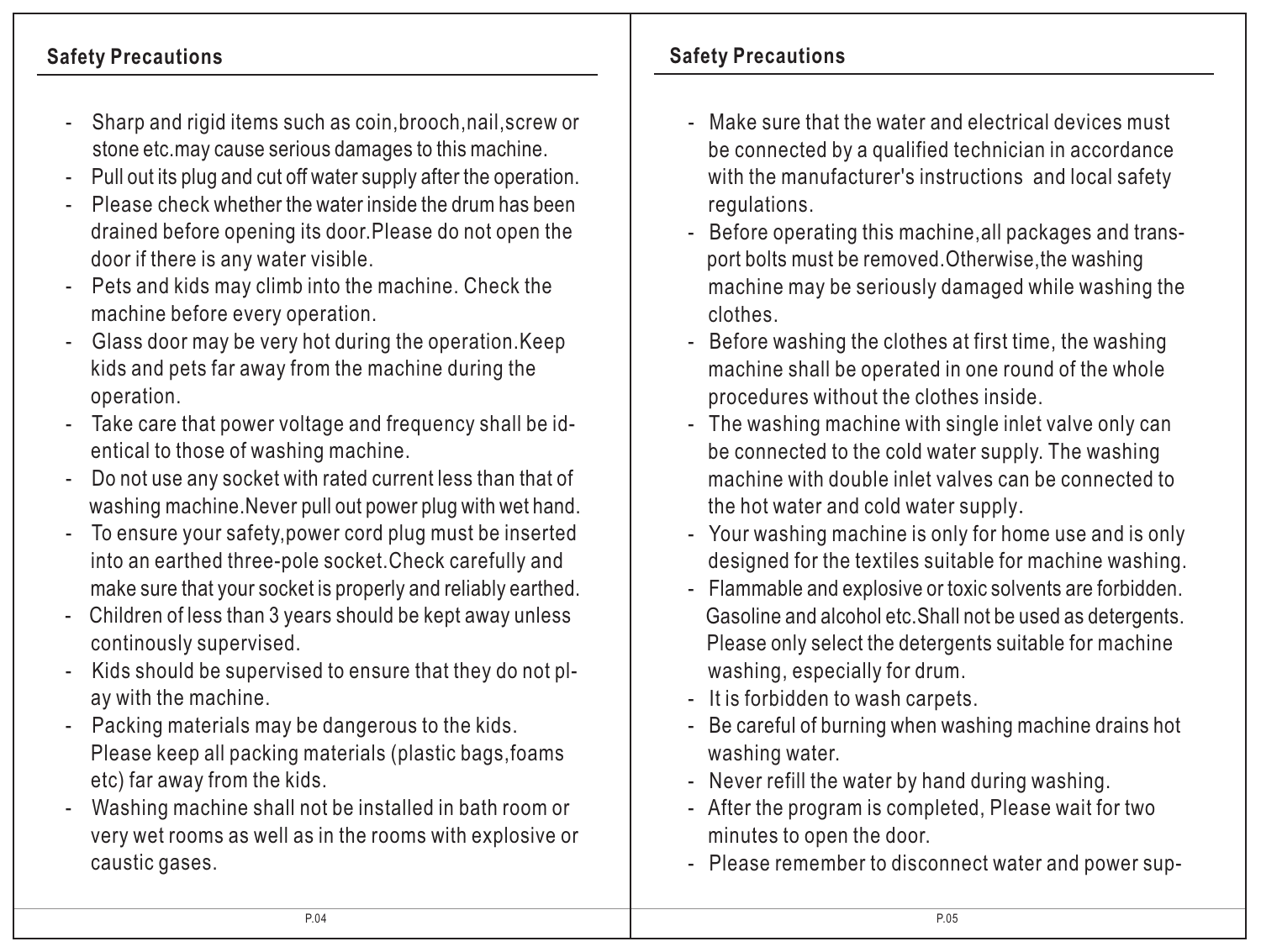ply immediately after the clothes are washed.

- Do not climb up and sit on top cover of the machine.
- Do not lean against machine door.
- Please do not close the door with excessive forces.If it is found difficult to close the door,please check if the excessive clothes are put in or distributed well.
- The household washing machine isn't intended to be built-in.
- Cautions during Handling Machine
	- 1.Transport bolts shall be reinstalled to the machine by a specialized person.
	- 2. The accumulated water shall be drained out of the machine.
	- 3. Handle the machine carefully. Never hold each protr uded part on the machine while lifting. Machine door can not be used as the handle during the conveyance.
- Notes on disposal:

 This marking indicates that this product should not be disposed with other household wastes throug-



 hout the EU.To prevent possible harm to the env ironment or human health from uncontrolled waste disposal,recycle it responsibly to promote the su-

 stainable reuse of material resources.To return your used device,please use the collection systems or contact the retailer where the product was pur chased. They return and can take this product for environmental safe recycling.

# **Safety Precautions COVERTIGATE: Overview of Washing Machine Overview of Washing Machine**

**Component**

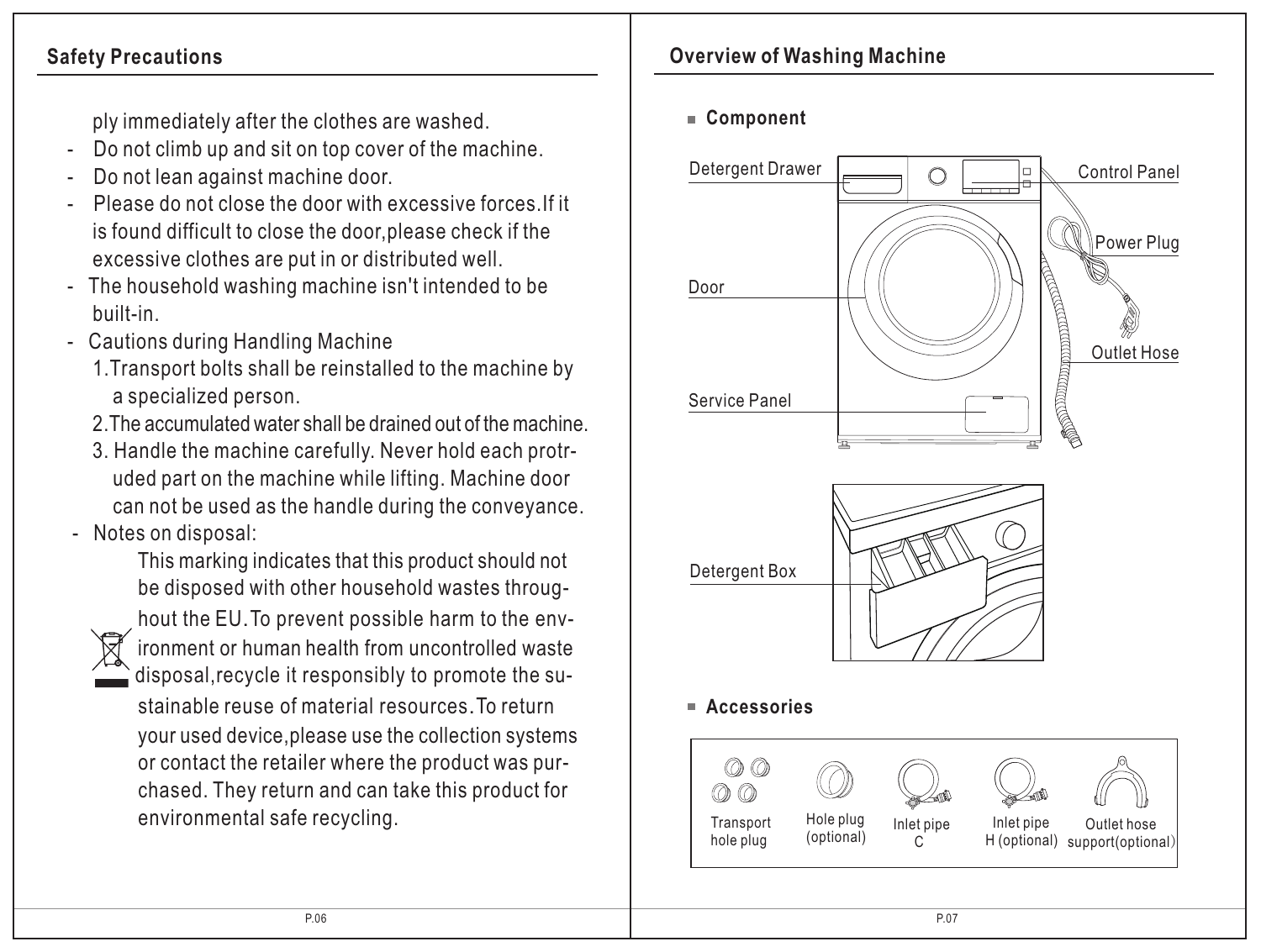# **Install Washing Machine Install Washing Machine**

## **Unpacking the washing machine**

Unpack your washing machine and check if there is any damage during the transportation. Also make sure that all the items (as shown in Page 5) in the attached bag are received. If there is any damage to the washing machine during the transportation, or any item is missing, please contact the local dealer immediately.

## **Dispose the packing materials**

The packing materials of this machine may be dangerous to kids. Please dispose them properly and avoid easy touch by kids. Please dispose the related packing materials according to the relevant local regulations. Please do no throw the packing materials away together with the other daily living rubbishes.

#### ■ Remove transport bolts

Before using this washing machine, transport bolts must be removed from the backside of

 this machine. Please take the following steps to remove the bolts:

1.Loosen all bolts with spanner and then remove them. 2.Stop the holes with transport hole plugs.

3.Keep the transport bolts properly for future use.

#### ■ Select the location

Before installing the washing machine, the location characterized as follows shall be selected:

- Rigid, dry, and level surface (if not level, please make it level with reference to the following figure "Adjust Leg")
- Avoid direct sunlight
- Sufficient ventilation
- Room temperature is above  $0^{\circ}C$
- Keep far away from the heat resources such as coal or gas.

Make sure that the washing machine will not stand on power cord.

Do not install the washing machine on the carpet floor.

## **Adjust Leg**

- 1.When positioning the washing machine, please first check if the legs are closely attached to the cabinet. If not, please turn them to their original positions with hand or spanner and tighten the nuts with spanner.
- 2.After positioning the washing machine, press four corners on top cover of washing machine in sequence. If the washing machine is not stable when being pressed, this leg shall be adjusted.





- 3.Ensure the positioning status of washing machine. Loosen the lock nut with spanner and turn the leg with hand until it closely contacts with the floor. Press the leg with one hand and fasten the nut closely to the cabinet with the other hand.
- 4.After being locked properly, press four corners again to make sure that they has been adjusted properly. If it is still unstable, it has to repeat Steps 2 and 3.
- 5.Put a solid cylinder (e.g. pop cans) oppositely on the top cover of the washing machine from in the left, right, front and back directions. If the cylinder keeps stable, the washing machine is positioned level. If it rolls, the washing machine is positioned unlevel. The rolling direction is the direction of lower ground surface. Then, the two legs in this direction shall be raised at the same time until the washing machine is level. Steps 1~3 are repeated to make the bottom legs closely against the ground and the nuts shall be locked tightly.

#### **Connect inlet pipe**

Connect the inlet pipe as indicated in the figure. For the model which has hot valve , please connect the hot vale to hot water tap. Energy will decrease automatically for some program.



#### **Install inlet pipe**

- 1.Connect the elbow to tap and fasten it clockwise.
- 2.Connect the other end of inlet pipe to the inlet valve at the backside of washing machine and fasten the pipe tightly clockwise.

Notes: after connection, if there is any leakage with hose, then repeat the steps to connect inlet pipe. The most common type of tap shall be used to supply water. If tap is square or too big, then standard tap shall be changed.

This Hole plug is used to jam the hole on the back

# $\bigcap$

## **Place outlet hose**

**Hole plug** 

cabinet.

There are two ways to place the end of outlet hose: 1.Put it beside the water trough.



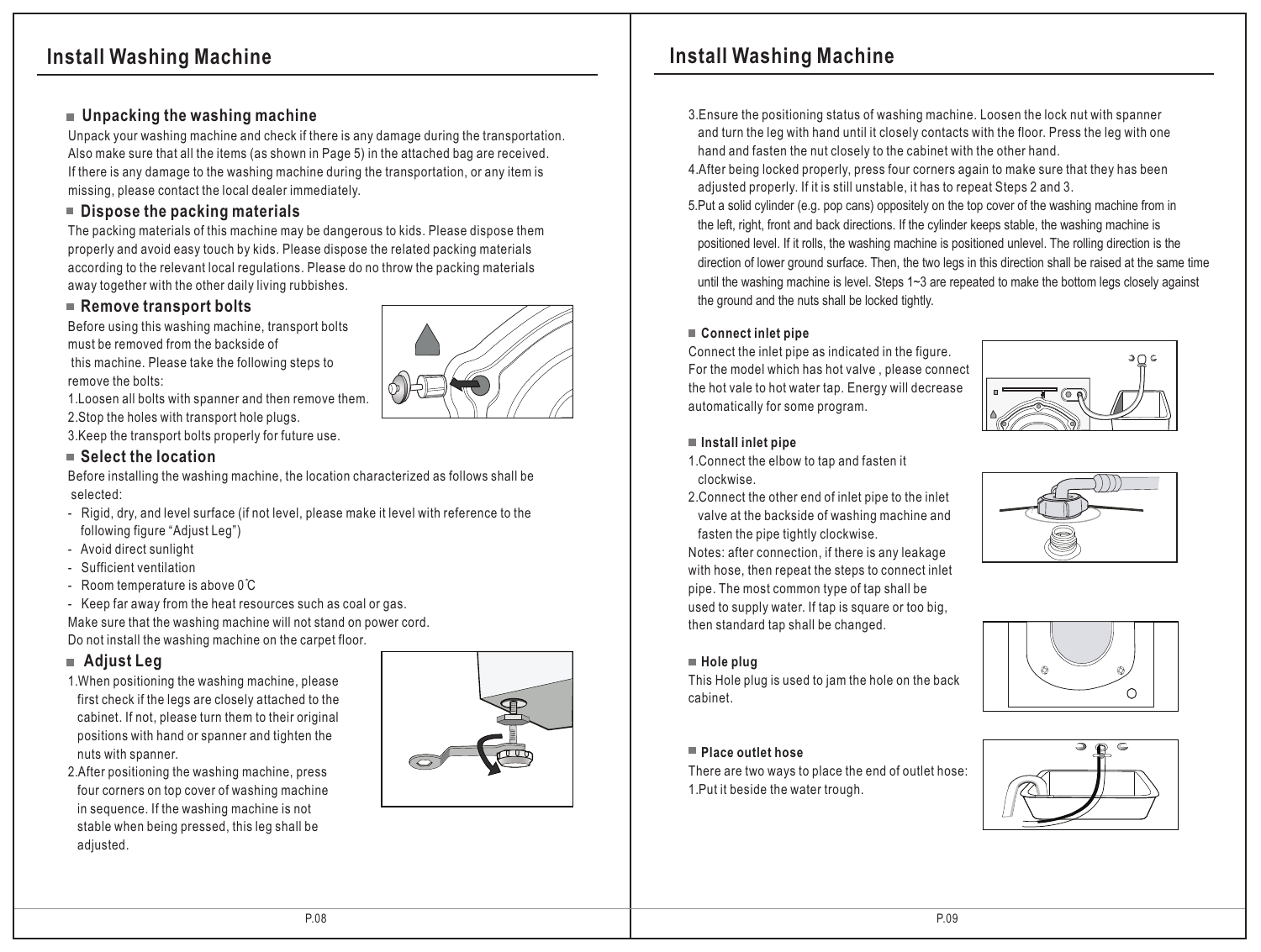# **Install Washing Machine Install Washing Machine**

2.Connect it to the branch drain pipe of the trough.





- It can drain the water up and down. outlet hose shall not be installed ata height bevond 100cm and its end shall not be immersed in water.

 Position outlet hose properly so that the floor will not be damaged by water leakage. Notes:

If the machine has outlet hose support, please install it like the following pictures.



- When installing outlet hose, fix it properly with a rope.
- Position outlet hose properly so that the floor will not be damaged by water leakage.

# **Trough** Hose Retainer Bind Max.100cm Min.60cm Min.60cm Max.100cm If outlet hose is too long, do not force

it into washing machine as it will cause

abnormal noises.

 **Electrical Connection**

- As the maximum current through the unit is 10A when you are using its heating function, please make sure the power supply system (current, power voltage and wire) at your home can meet the normal loading requirements of the electrical appliances.
- Please connect the power to a socket which is correctly installed and properly earthed.
- Make sure the power voltage at your place is same to that in the machine's rating label.
- Power plug must match the socket and cabinet must be properly and effectively earthed.
- Do not use multi-purpose plug or socket as extension cord.
- Do not connect and pull out plug with wet hand.
- When connecting and pulling out the plug, hold the plug tightly and then pull it out. Do not pull power cord forcibly.
- If power cord is damaged or has any sign of being broken, special power cord must be selected or purchased from its manufacturer or service center for replacement.

## ! **WARNING**

1.**This machine must be earthed properly.** If there is any short circuit, earthing can reduce the danger of electrical shock.

This machine is equipped with power cord, which includes plug, earthing wire at earthing terminal.

2.Washing machine shall be operated in a circuit separate from other electrical appliances. Otherwise, power protector may be tripped or fuse may be burned out.

# **Operate Washing Machine**

## **Checklist and Preparation before Washing Clothes**

Please read this operation method carefully to avoid the troubles of washing machine and damages of clothes.

#### **Check if the first-washed clothes will bed decolorized.**

After a white towel touched with liquid detergent is used to wash the invisible corners of the clothes, check if the white towel is stained with

clothes' original color.

As for the scarves and those clothes that easily get decolorized among imported clothes, please wash them separately before washing. As for the stains on sleeves, collars and pockets, use the liquid detergent and wash it with brush gently. Finally put them into the washing machine to achieve more ideal washing effects. As for temperature-sensitive clothes, they shall be washed as required in the labels. Otherwise, it may cause color change or distortion.



#### **Keep in Mind:**

Never put the clothes to be washed in washing machine for a long period of time. Otherwise it may get moldy and cause spots. Therefore, please wash the clothes in time. The clothes also may get color changed or distorted if they are not washed according to the stated washing temperature.

#### **Clothes that can not be washed by washing machine**

The clothes that may get distorted if being immersed in water:

Ties, waistcoats, western-style clothes, outer garments etc. may have obvious shrinkage if being immersed in water; the decolorized clothes such as blended spinning clothes of artificial fiber etc.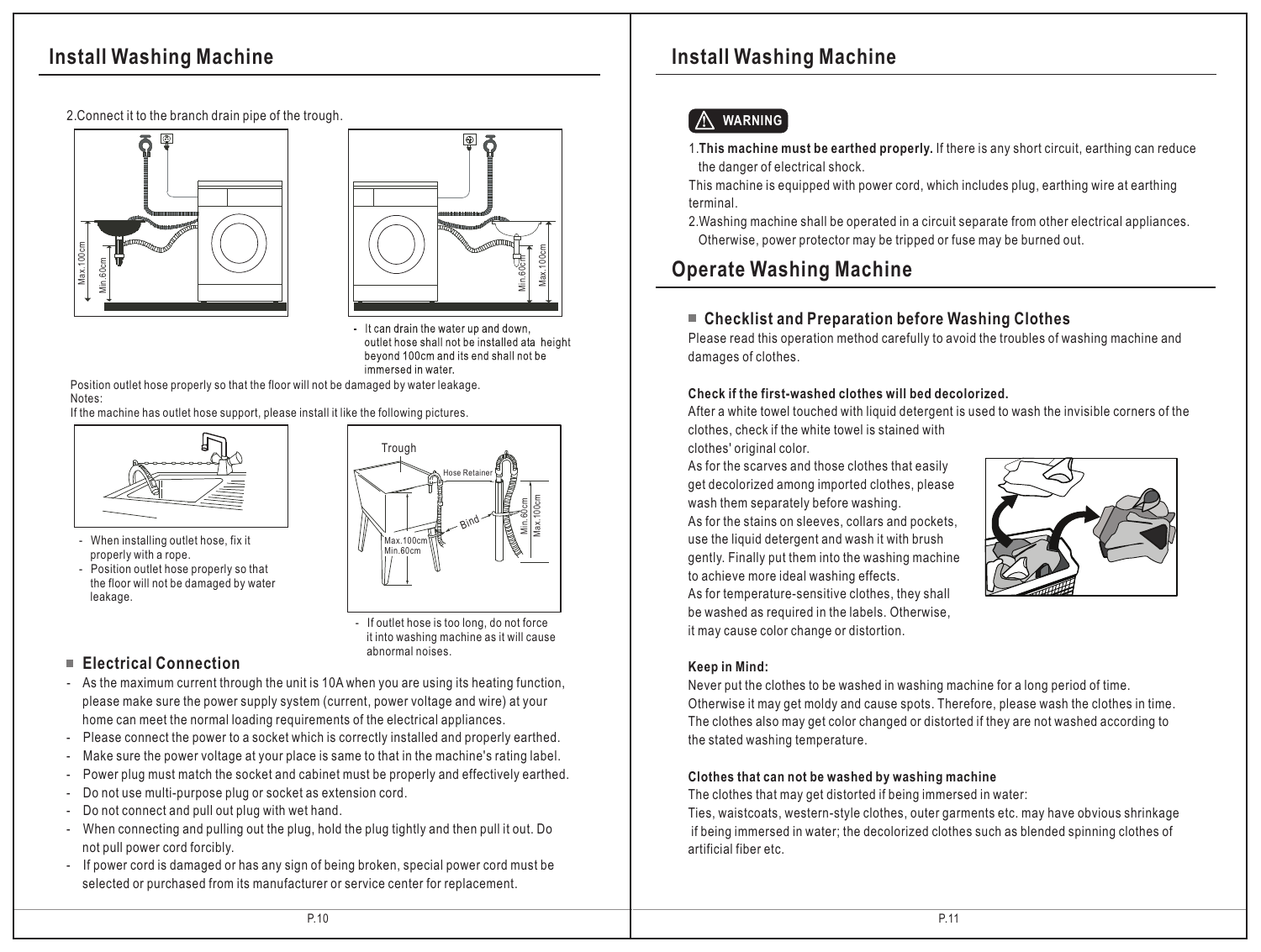Wrinkle-style clothes, embossed clothes, resin clothes etc. may get distorted when being immersed in water. Among cotton and wool materials, the clothes that get easily distorted are wrinkle-style silk, fur products and fur decorations;

Clothes with decoration, long dress and traditional clothes etc are the products to get decolorized easily.

Please do not wash the clothes without material labels and washing requirements. Never wash the clothes stained with the chemicals such as gasoline, petroleum, benzene, paint thinner and alcohol.

#### **Please pay attention with regard to detergents**

"Low bubble" detergent or washing powder or washing powder special for drum washing machine shall be selected according to fiber types (cotton, synthetic fiber, soft products and wool products), colors, washing temperatures, dirty degrees and types. Otherwise, excessive bubbles may be generated and overflowed out of the drawer so that accidents may take place.

Bleacher belongs to alkali type and can damage clothes, so it is suggested to use as little as possible.

Powder detergents can easily leave the residues in the clothes so as to generate the bad smell, so they shall be sufficiently rinsed.

Detergent can not easily get dissolved completely if there is too much detergent or water temperature is rather low. It can remain in clothes, pipes and washing machines to pollute the clothes.

Washing shall follow the weight of clothes, dirty degrees, local water hardness as well as the recommendations from the detergent manufacturers. Please consult the water company if you are not clear of water hardness.

#### **Notes:**

Keep detergents and additives in safe and dry places out of touch by kids.

#### **Please take out the items out of the pockets.**

Please check the pockets of the clothes to be washed, empty the rigid items such as decorations and coins, otherwise washing machine may be damaged or have abnormal troubles.



#### **For the clothes to be washed, they are classified according to the following characteristics:**

The symbol types of care labels: the clothes to be

washed are classified into cotton, blended fiber, synthetic fiber, silk, wool and artificial fiber.

# **Operate Washing Machine Operate Washing Machine**

Color: white and colorful colors shall be identified. All new colorful articles shall be washed in a separate way.

Size: the articles of different sizes are washed together to increase the washing effects. Sensitivity: soft articles shall be washed separately. As for new pure wool textiles, curtains and silks, the soft washing procedure shall be selected. Check the labels in all washing articles.

The clothes shall be sorted before being put into washing machine. As for the curtains with hooks, the hooks shall be removed before being washed.

The decorations on the clothes may damage the washing machine. As for the clothes with buttons or embroideries, they shall be turned over before being washed.

#### **Clean up fasteners:**

Zips shall be zipped close and buttons or hooks shall be fixed. The loose band or ribbon shall be bound together.

 $\Box$  It is suggested to put bras into the pillowslip with zip or buttons sealed to prevent the steel wire from popping out of bras into the drum and damaging the machine.

Especially delicate textiles such as laced curtains, straightjackets, small articles (tight socks, handkerchiefs, ties etc.) shall be put into string bag for washing.

When washing a single big and heavy dress such as Turkish towels, jeans, wadded jackets etc., it may easily cause great eccentricity and give alarm due to great unbalance. Therefore it is suggested to add one or two more clothes to be washed together so that draining can be done smoothly.

#### **Clean away dusts, stains and pet hairs from the clothes.**

The clothes may be damaged and disturb washing effects during the friction between dusts, stains and clothes.

#### **To protect baby skin**

Baby articles (baby clothes and towels) including napkins shall be washed separately. If they are washed together with the adults' clothes, they may be infected. Rinsing times shall be increased to ensure the thorough rinsing and cleaning without the detergent residues.

**It is suggested that the parts that are easily stained such as white sockets, collars and sleeves etc. shall be hand washed before being put into washing machine to achieve more ideal washing effects.**

Please use powder or liquid detergents. The residues of the soap could remain in the gaps of the clothes if soap is used.



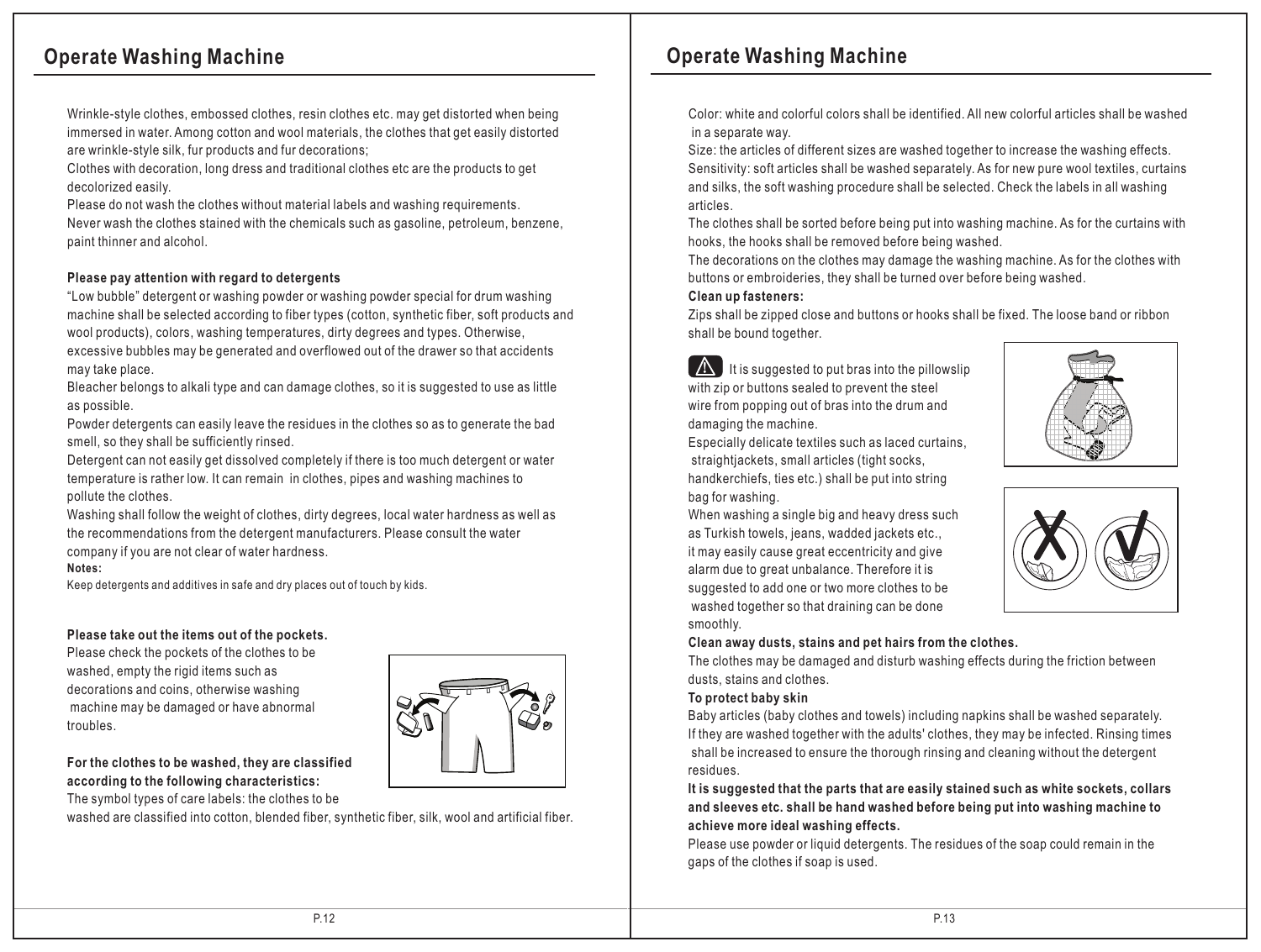Confirm the washing capacity:

Do not put excessive washings; otherwise it may affect the washing effects. Please confirm the maximum affordable washing quantity according to the following table.

|            | <b>Maximum Loading Capacity</b> |                   |                   |                   |                   |  |  |
|------------|---------------------------------|-------------------|-------------------|-------------------|-------------------|--|--|
| Fiber Type | 6.0 <sub>kq</sub>               | 7.0kg             | 8.0kg             | 9.0kg             | 10.0kg            |  |  |
| Cotton     | 6.0kg                           | 7.0 <sub>kq</sub> | 8.0 <sub>kg</sub> | 9.0 <sub>kq</sub> | 10.0kg            |  |  |
| Synthetics | 3.0 <sub>kg</sub>               | 3.5kg             | 4.0kg             | 4.5 <sub>kq</sub> | 5.0kg             |  |  |
| Wool       | 2.0 <sub>kq</sub>               | 2.0kg             | 2.0 <sub>kg</sub> | 2.0 <sub>kq</sub> | 2.0 <sub>kq</sub> |  |  |
| Delicate   | 2.5 <sub>kq</sub>               | 2.5 <sub>kq</sub> | 2.5kg             | 2.5 <sub>kq</sub> | 2.5kg             |  |  |

#### **The clothes which easily get fuzzed shall be turned over for washing**

The clothes which easily get fuzzed shall be washed separately; otherwise the other articles can be stained with dust and thrum etc. Preferably, black clothes and cotton clothes shall be washed separately because they can easily get stained with the thrums of other colors when being washed together.

Please check before washing.

#### **Washing machine shall not wash water-proof materials (ski suits, outside napkin pads, curtains).**

As for the fiber products that water can not get soaked easily into such as water-proof cushions, and clothes, it is better not to wash. Otherwise there will be water bursting out or abnormal vibration to cause danger while rinsing and draining so that the clothes also may be damaged. (Such as outside napkin pads, raincoats, umbrella, ski suits, car covers, sleeping sacks etc.)

#### **Cautions during Draining**

Draining of normal clothes:

Moistures of washings are drained through drain hole.

Draining of water-proof clothes and fiber products:

In the normal washing and draining status, moistures of water-proof clothes and fiber products can not be drained while washing water is gathered in one direction so that the eccentricity of washing machine is too great and vibration or moving is caused.

# **Operate Washing Machine Operate Washing Machine**

#### **Quick start**



After washing notes:

1.After washing, the washing machine will make the sound ;

2.Close the water tap;

3.Press the On/Off and pull out the power plug.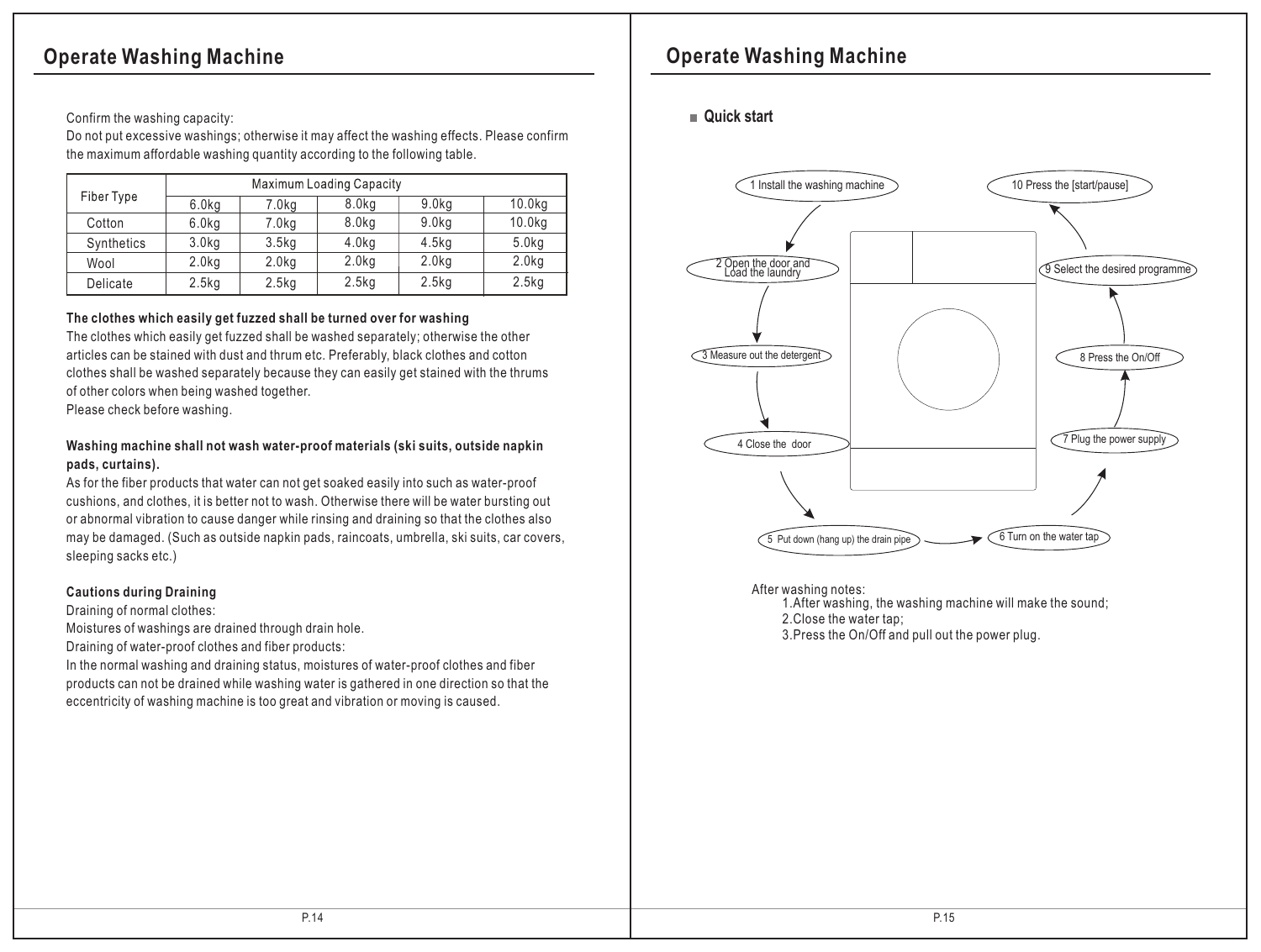# **Operate Washing Machine**



# **Operate Washing Machine**

## $\blacksquare$  Washing Clothes at first time

Before washing clothes at first time, the washing machine shall be operated in one round of the whole procedures without clothes in as follows:

1.Connect power source and water.

2.Put a little detergent into the box and close it.

3.Press the button "On/Off".

4.Press the button "Start/Pause".

The drawer is separated as follows:

I: Pre-detergent or washing powder.

II: Main detergent

 $\mathcal{\mathfrak{B}}$   $:$  Washing additive,such as fabric softener or tackifier.

## $\blacksquare$  Put detergent into washing machine.

1.P ull o ut t he d r a w er.

2.Fill pre-detergent into Case I (when necessary).

3.Fill detergent into Case II.

4. Fill softener into Case & (when necessary). tion1: detergent (powder) . option2(liquid)

Notes:

- As for the agglomerated or ropy detergent or additive, before they are poured into the detergent box, it is suggested to use some water for dilution to prevent the inlet of detergent box from being blocked a nd o v e r flo wing w hile filling w a t er. op 4.F<br>A No 4 it a F e ■ (F

- Please choose suitable type of detergent for the various washing temperature to get the best washing effect with less water and energy consumption.

## **Start up washing machine**

Connect the power. Check if water pipes are connected properly. Open the tap completely. Put in the clothes to be washed and fill in the detergent and tackifier. Then press the button "On/Off",Select the proper procedures and functions and press the button "Start/Pause".

## $\blacksquare$  Select the procedure

The proper washing procedures shall be selected according to the types, quantities, and dirtiness of the clothes to be washed in combination with the following washing temperature table.

| $90^{\circ}$ C                  | Seriously besmirched, pure white cotton or flax (for example: coffee<br>table cloths, canteen table cloths, towels, bed sheets)                                                      |
|---------------------------------|--------------------------------------------------------------------------------------------------------------------------------------------------------------------------------------|
| 60 °C                           | Moderately besmirched, colorful flax, cotton and synthetic articles<br>with certain decolorizing degree (for example: shirts, night pajamas;<br>Slightly besmirched, pure white flax |
| 40 ℃,30 ℃,<br>20 °C, Cold water | Normally besmirched articles (for example: synthetic and wool)                                                                                                                       |



Option<sub>2</sub>

O p tio n 1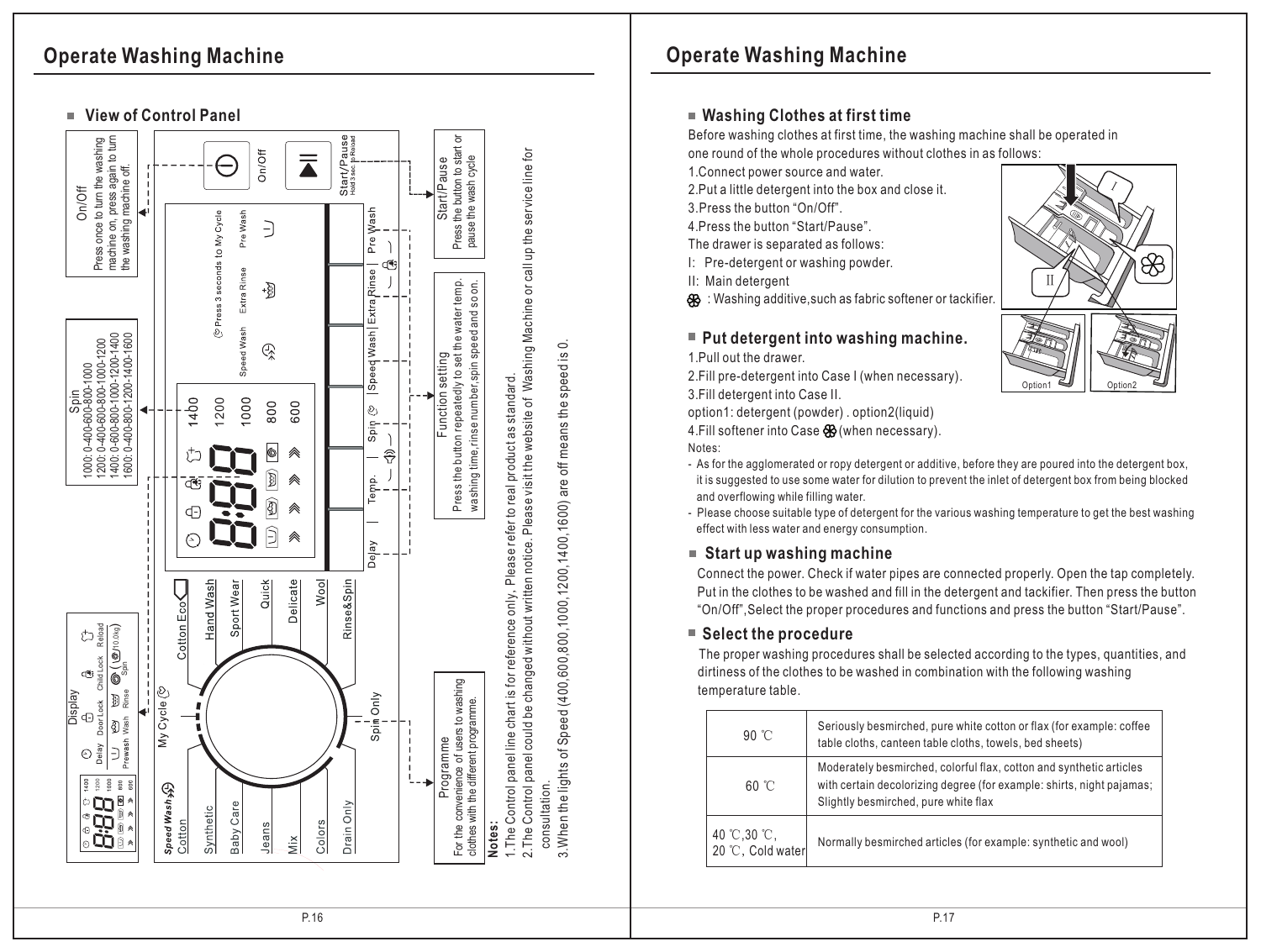- First, turn the rotary switch to select the corresponding procedures according to the types of textiles.
- Second, select the proper temperature according to the dirtiness. Generally, the higher the temperature is, the more the power is consumed.
- Last, select the proper revolution speed. The higher the revolution speed is, the drier the textiles are spun, but higher the noises will also be increased.

 The surfaces of delicate textiles will have wrinkles and the working life of washing machine will be shortened.

PLEASE NOTE: to protect the clothes, the lower revolution speed shall be selected for delicate textiles. The main washing procedures depend on the types of the clothes to be washed as follows:

#### **- Cotton**

You can select this procedure to wash the daily washable clothes. The washing period is quite long with quite strong washing intension. It is recommended to wash the daily cotton articles, for example: bed sheets, quilt covers, pillowcases, gowns, underwear etc.

#### - **Cotton ECO**

To increase the washing effects, main additional washing time is increased.

It is recommended to wash the clothes for babies or worn by the persons with allergic skin.

#### **- Synthetic**

You can select this procedure to wash the quite delicate clothes. The procedure is shorter compared with that for cottons and the washing intension is quite gentle. It is recommended to wash synthetic articles, for example: shirts, coats, blending. As for curtains and laced textiles, the procedure "Synthetic " shall be selected. While washing the knitting textiles, detergent quantity shall be reduced due to its loose string construction and easily forming bubbles.

#### **- Delicate**

You can select this procedure to wash your delicate clothes. Its washing intension is gentler and revolution speed is less compared with the procedure "Synthetic". It is recommended for the articles to be washed softly.

#### **- Wool**

You can select this procedure to wash the wool textiles labeled with "Machine Wash". Please select the proper washing temperature according to the label on the articles to be washed. Furthermore, the proper detergent shall be selected for wool textiles.

#### - **Baby Care**

You can select this procedure to wash your baby's clothes,it can make the baby's wear cleaner and make the rinse performance better to protect the baby skin.

#### **- Colors**

You can choose the program washing brightly colored clothing, it can protect the bright colors better .

#### - **Quick**

This procedure is suitable for washing few and not very dirty clothes quickly.

#### - **Spin Only**

Separate spin only procedure. Soap water or rinse water shall be drained out before spinning.

# **Operate Washing Machine Operate Washing Machine**

- **Rinse&Spin**

Separate Rinse&Spin Procedure.

- **Drain Only** 

Separate Drain only Procedure.

- **Mix**

You can select this procedure wash the tough clothes, that need much more time and strength. It is used for the daily clothes fo cotton, such as sheets, chained, pillowcases bathrobe and underwear.

**- Sport Wear**

You can select this procedure to wash the activewear.

- **Jeans** 

This program is specially designed for washing jeans.

- **Hand Wash**

As for few light dirty clothes, the default temperature of washing is cold.

**- My Cycle**

Press Spin 3sec. for my cycle to memory the procedure. The default my cycle is cotton.

#### **The main function can be selected as follows:**

- **Prewash**

The Prewash function can get an extra wash before main wash.

**- Speed Wash**

The function can decrease the washing time.

- **Extra Rinse**
- The laundry will undergo extra rinse once after you select it.

#### **- Delay**

Delay function can be set with this button, the delaying time is 0-24 H. Set the Delay function:

1. Select a programme;

2.Press the Delay button to choose the time;

3.Press Start/Pause to commence the delay operation.

Cancel the Delay function: Press the Delay button until the display will be 0H.It should be pressed before starting the program. If the program already started, should press the On/Off button.

Notes: If there is any break in the power supply while the machine is operating, a special memory stores the selected programme and when the power is restarted, press the Start/Pause button the left time is continues.

#### **- Reload**

This operation can be executed during the washing procedure. When the drum of the washing machine is still rolling and there is large amount of water with high temperature in the drum. The state is unsafe and the door cannot be opened forcefully. To press

《Start/Pause》for 3 sec. to reload, and start the clothes adding in the midway function . Please follow the steps as bellow: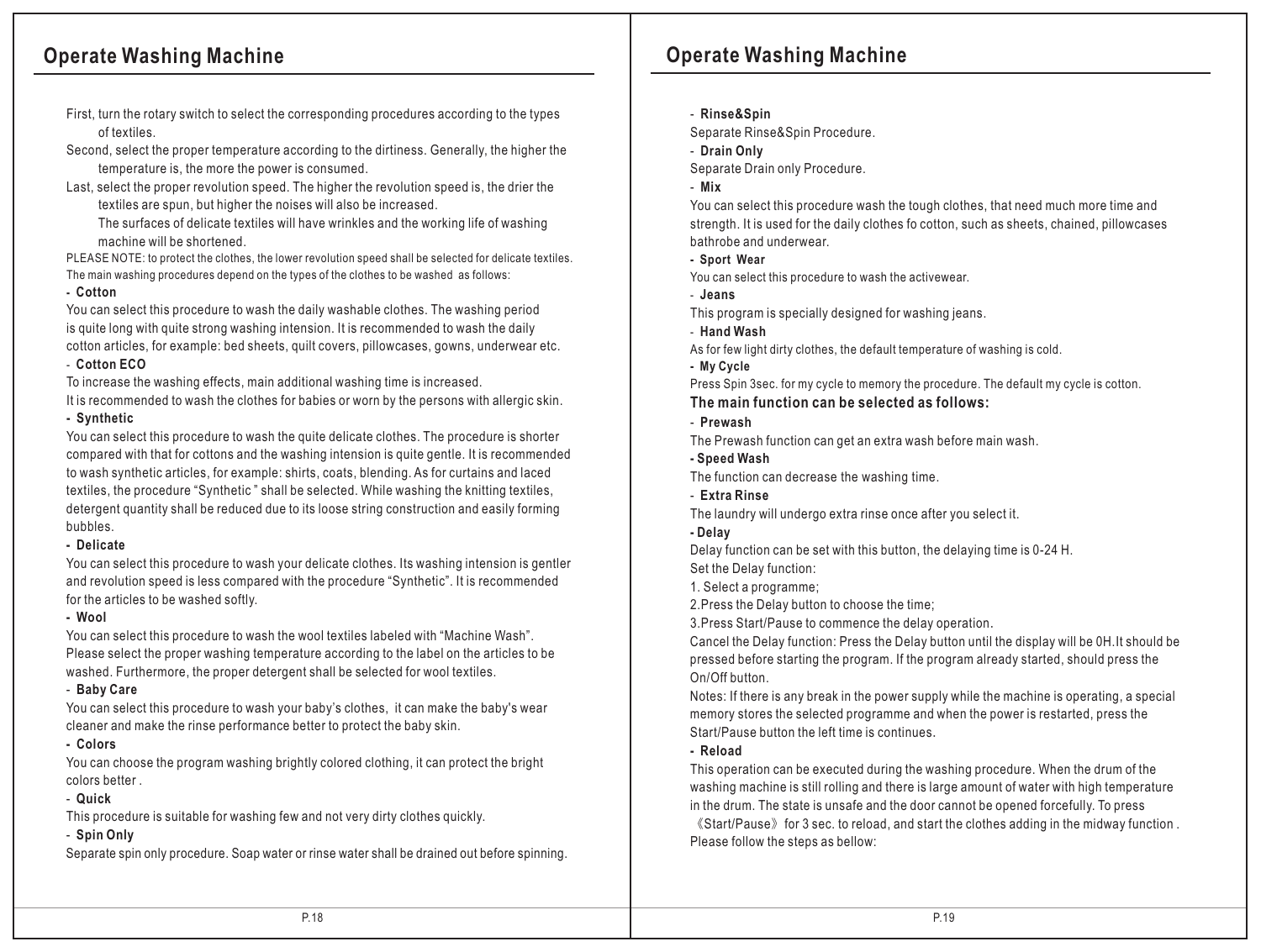- 1.Wait until the drum stops rotation.
- 2.The door lock is unlocked.
- 3.Close the door when the clothes needs are loaded and repress the《Start/Pause》button.
- **Child Lock**

To avoid that the washing procedure cannot operate normally due to the mis operation by kids during the washing procedure, you can select this function, In this case, the other buttons except On/Off button can not work, at this state, the machine power off when press the key on/off. The machine remembers the program child lock and the program during powered off when press the key on/off again.

Press Extra Rinse and Pre Wash together 3 seconds during the running procedure, the buzzer will beep ,Start/Pause button as well as the rotary switch are locked. Press the two buttons for 3 seconds together and buzzer will beep to release to locking. But cut off the power supply , the kid's protection is also release to locking. The kid's protection will not be cancelled after all procedures are completed.

#### - **Suppression of the acoustic signals**

This is an additional buzzer function on your appliance. After deactivating the buzzer function, the buzzer will be closed.

After starting the machine, press the "Temp.&Spin" button for 3 seconds and you will hear a beep, then the buzzer will be closed. To restart the buzzer function, press the "Temp.&Spin" button again for 3 seconds. The setting will be kept until the next reset.

Warning: After deactivating the buzzer function, the sounds will not be activated any more.

#### - **Bubble Removal Function**

Bubble Check Function: Redundant bubbles will occur when there is excessive detergent, which will affect wash and rinse effects. The procedure will check automatically and one bubble removal procedure will be added automatically to remove bubbles when excessive bubbles are checked.

# **Operate Washing Machine Operate Washing Machine**

## **Table of Washing Procedures**

|                     | 1400                                         | 800               | 800            | 800              | 800               | 800            | 1000        | ı            | 1000          | 1000          | 600            | 600      | 800      | 1200           | 600       |                  |                                                                                          |
|---------------------|----------------------------------------------|-------------------|----------------|------------------|-------------------|----------------|-------------|--------------|---------------|---------------|----------------|----------|----------|----------------|-----------|------------------|------------------------------------------------------------------------------------------|
|                     | 1200                                         | 800               | 800            | 800              | 800               | 800            | 1000        | $\mathbf{I}$ | 800           | 800           | 600            | 600      | 800      | 1200           | 600       | 1200 1400        |                                                                                          |
| Default Speed (RPM) | 1000                                         | 800               | 800            | 800              | 800               | 800            | 800         | $\mathbf{I}$ | 800           | 800           | 600            | 600      | 800      | 1000           | 600       | 1000             |                                                                                          |
|                     |                                              | 2:40              | 1:40           | 1:20             | 1:45              | 1:13           | 1:10        | 0:01         | 0:12          | 0:20          | 107            | 0:50     | 0:15     | 0:45           | 00:1      | 2:53             |                                                                                          |
|                     | 1200   1400<br>.0/8.0kg                      | 2:40              | 1:40           | 1:20             | 1:45              | 1:13           | 1:10        | 0:01         | 0:12          | 0:20          | 1.07           | 0.50     | 0:15     | 0:45           | 1:00      | 2:58             |                                                                                          |
| Default Time (H)    | 1400                                         | 2:40              | 1:40           | 1:20             | 1:45              | 1:13           | 1:10        | 0:01         | 0:12          | 0:20          | 107            | 0.50     | 0:15     | 0:45           | 1:00      | 2:51             |                                                                                          |
|                     | 6.0kg<br>1200                                | 2:40              | 1:40           | 1:20             | 1:45              | 1:13           | 1:10        | 0:01         | 0:12          | 0:20          | 1:07           | 0.50     | 0:15     | 0:45           | 1:00      | 2:56             |                                                                                          |
|                     | 1000                                         | 2:40              | 1:40           | 1:20             | 1:45              | 1:13           | 1:10        | 0:01         | 0:12          | 0:20          | 107            | 0.50     | 0:15     | 0:45           | 1:00      | 2:53             |                                                                                          |
|                     |                                              | $\overline{P}$    | $\overline{4}$ | 30               | 8                 | $\overline{P}$ | <b>Cold</b> | T            | T             | $\mathbf{I}$  | $\overline{P}$ | 30       | cold     | $\overline{4}$ | Cold      | 8                | Energy test program: Cotton ECO 60/40 ℃, Speed: the highest speed; Other as the default. |
|                     |                                              | Ο                 | O              | Ω                | Ο                 | Ω              | $\times$    | $\times$     | $\times$      | $\times$      | $\times$       | $\times$ | $\times$ | O              | O         | $\times$         |                                                                                          |
|                     |                                              | ∩                 | ∩              | ∩                | ∩                 | О              | ∩           | $\times$     | $\times$      | ◯             | ∩              | ∩        | $\times$ | ∩              | ∩         | $\times$         |                                                                                          |
|                     | Speed wash Extra rinse Prewash Default Temp. | ∩                 | ∩              | O                | ∩                 | O              | ∩           | $\times$     | $\times$      | $\times$      | $\times$       | $\times$ | $\times$ | $\times$       | $\times$  | $\times$         |                                                                                          |
|                     | Delay                                        | O                 | O              | O                | O                 | O              | ∩           | O            | O             | O             | О              | O        | O        | O              | O         | O                |                                                                                          |
|                     | ul Softener<br>Case                          | O                 | O              | O                | O                 | O              | О           | $\times$     | $\times$      | ∩             | О              | O        | O        | O              | O         | $\overline{O}$   |                                                                                          |
| Detergent Box       |                                              |                   |                |                  |                   |                |             | $\times$     | $\times$      | $\times$      |                |          |          |                |           |                  |                                                                                          |
|                     | Case Il Case                                 | O                 | О              | O                | O                 | Ω              | $\times$    | $\times$     | $\times$      | $\times$      | $\times$       | $\times$ | $\times$ | О              | O         | $\times$         |                                                                                          |
|                     | $\frac{8}{6}$                                | 8.0               | 4.0            | $\frac{8}{6}$    | $\frac{8}{10}$    | $\frac{0}{8}$  | 4.0         | $\mathbf{I}$ | $\frac{8}{6}$ | $\frac{8}{6}$ | 2.0            | 2.5      | 2.0      | 4.0            | 2.0       | $\frac{8}{6}$    |                                                                                          |
| Load(kg)            | 7.0                                          | 7.0               | 3.5            | 7.0              | 7.0               | 7.0            | 3.5         | Ī            | 7.0           | 7.0           | 2.0            | 2.5      | 2.0      | 3.5            | 2.0       | 7.0              |                                                                                          |
|                     | $\overline{6.0}$                             | $\overline{6}$ .0 | 3.0            | 6.0              | $\overline{6}$ .0 | 6.0            | 3.0         | T            | 6.0           | 6.0           | 2.0            | 2.5      | 2.0      | 3.0            | 2.0       | $\overline{6.0}$ |                                                                                          |
| Procedure           | Description                                  | Cotton            | Synthetic      | <b>Baby Care</b> | Jeans             | Mix            | Colors      | Drain Only   | Spin Only     | Rinse&Spin    | Wool           | Delicate | Quick    | Sport Wear     | Hand Wash | Cotton ECO       | Half load for 6.0/7.0/8.0Kg machine: 3.0/3.5/4.0Kg<br>The energy class is A+++           |

Notes: The parameters in this table are only for user's reference. The actual parameters maybe different with the parameters in above mentioned table.

Notes: The parameters in this table are only for user's reference. The actual parameters maybe different with the parameters in above mentioned table.

declared cycle temperature.

declared cycle temperature.

and the fiche relates, and they are suitable to clean normally soiled cotton laundry and that they are the most efficient program

and the fiche relates, and they are suitable to clean normally soiled cotton laundry and that they are the most efficient programmes in terms of combined energy and water consumptions for washing that type of cotton laundry, that the actual water temperature may differ from the

of combined energy and water consumptions for washing that type of cotton laundry,that the actual water temperature may differ from the

● Means must Means optional **X** Means not necessary

Means optional

 $\circ$ 

Means must

Means not necessary

 $\overline{\mathsf{x}}$ 

mes in terms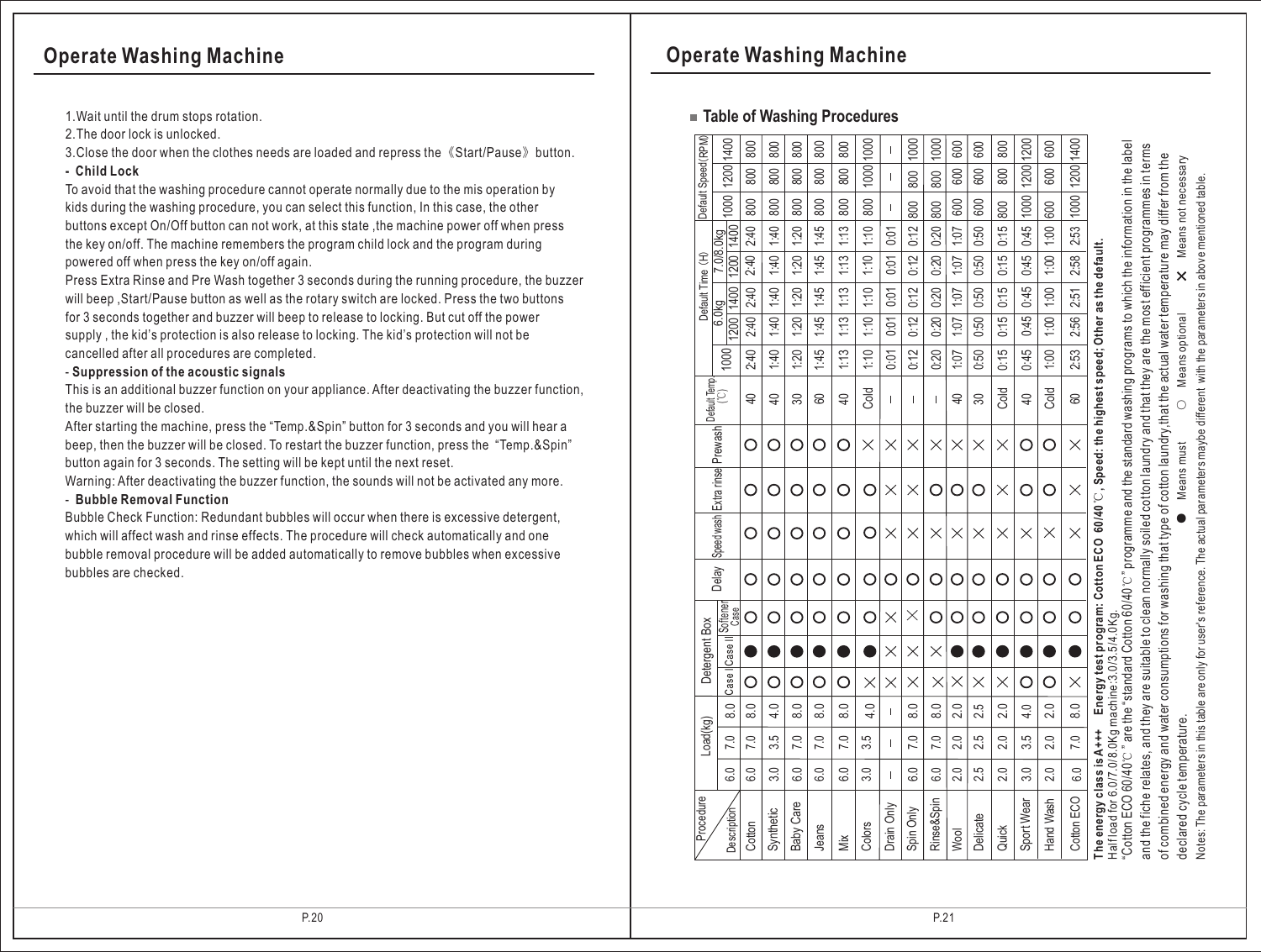# **Operate Washing Machine**

#### **Table of Washing Procedures**

| Default Speed<br>(RPM) | 1600                        | 800            | 800            | 800              | 800           | 800            | 1200     | Ť          | 1200          | 1200             | 800            | 800      | 800      | 1200           | 800       | 1600                                                   |                                                                                                                                                                                                                                                                                                                                                                                |                                                                                                                                          |
|------------------------|-----------------------------|----------------|----------------|------------------|---------------|----------------|----------|------------|---------------|------------------|----------------|----------|----------|----------------|-----------|--------------------------------------------------------|--------------------------------------------------------------------------------------------------------------------------------------------------------------------------------------------------------------------------------------------------------------------------------------------------------------------------------------------------------------------------------|------------------------------------------------------------------------------------------------------------------------------------------|
|                        | 1400                        | 800            | 800            | 800              | 800           | 800            | 1000     | I          | 1000          | 1000             | 600            | 600      | 800      | 1200           | 600       | 1400                                                   |                                                                                                                                                                                                                                                                                                                                                                                |                                                                                                                                          |
| <b>GOO</b>             | 10.0kg                      | 2:40           | 1:40           | 1:20             | 1:45          | 1:13           | 1:10     | 0:01       | 0:12          | 0:20             | 1:17           | 0:50     | 0:15     | 0:45           | 1:00      | 3:59                                                   |                                                                                                                                                                                                                                                                                                                                                                                |                                                                                                                                          |
| Default Time(Min)      | 9.0kg                       | 2:40           | 1:40           | 1:20             | 1:45          | 1:13           | 1:10     | 0:01       | 0:12          | 0:20             | 107            | 0:50     | 0:15     | 0:45           | 1:00      | 3:42                                                   |                                                                                                                                                                                                                                                                                                                                                                                |                                                                                                                                          |
| ╕                      | 8.0kg                       | 2:40           | 1:40           | 1:20             | 1:45          | 1:13           | 1:10     | 0:0        | 0:12          | 0:20             | 1:07           | 0:50     | 0:15     | 0:45           | 1:00      | $\begin{bmatrix} 2.59 \ 3.57 \text{(B)} \end{bmatrix}$ |                                                                                                                                                                                                                                                                                                                                                                                |                                                                                                                                          |
| Default Temp.          |                             | $\overline{P}$ | $\overline{P}$ | 30               | 8             | $\overline{4}$ | Cold     | T          | $\mathsf{I}$  | $\mathsf{I}$     | $\overline{P}$ | 30       | Cold     | $\overline{P}$ | Cold      | 8                                                      | Energy test program: Cotton ECO 60/40°C, Speed: the highest speed; Other as the default.                                                                                                                                                                                                                                                                                       |                                                                                                                                          |
| Prewash                |                             | O              | О              | O                | O             | O              | $\times$ | $\times$   | $\times$      | $\times$         | $\times$       | $\times$ | $\times$ | О              | ∩         | $\times$                                               |                                                                                                                                                                                                                                                                                                                                                                                |                                                                                                                                          |
|                        | Extra rinse                 |                |                |                  |               |                |          | $\times$   | $\times$      |                  |                |          | $\times$ | O              |           | $\times$                                               |                                                                                                                                                                                                                                                                                                                                                                                |                                                                                                                                          |
|                        | <b>Speed wash</b>           | O              | O              | O                | ∩             | O              | O        | $\times$   | $\times$      | $\times$         | $\times$       | $\times$ | $\times$ | $\times$       | $\times$  | $\times$                                               |                                                                                                                                                                                                                                                                                                                                                                                |                                                                                                                                          |
|                        | Delay                       | O              |                |                  |               |                |          | О          |               | ∩                |                | O        | O        | О              | ∩         | C                                                      |                                                                                                                                                                                                                                                                                                                                                                                |                                                                                                                                          |
|                        | Case                        | О              | О              | O                | ∩             | O              | ∩        | $\times$   | ×             | ∩                | O              | О        | O        | O              | O         | С                                                      |                                                                                                                                                                                                                                                                                                                                                                                |                                                                                                                                          |
| Detergent Box          | Case I   Case II   Sottener |                |                |                  |               |                |          | $\times$   | $\times$      | $\times$         |                |          |          |                |           |                                                        |                                                                                                                                                                                                                                                                                                                                                                                |                                                                                                                                          |
|                        |                             | О              | O              | O                | ౧             | ∩              | $\times$ | $\times$   | $\times$      | $\times$         | $\times$       | $\times$ | $\times$ | О              | ◯         | $\times$                                               |                                                                                                                                                                                                                                                                                                                                                                                |                                                                                                                                          |
|                        | $\frac{100}{25}$            | 10.0           | 5.0            | 10.0             | 10.0          | 10.0           | 5.0      | T          | 10.0          | 10.0             | 2.0            | 2.5      | 2.0      | 5.0            | 2.0       | 10.0                                                   |                                                                                                                                                                                                                                                                                                                                                                                |                                                                                                                                          |
| Load(kg)               | 9.0                         | 9.0            | 4.5            | 0.6              | 0.6           | $\overline{0}$ | 4.5      | L          | 0.0           | $\overline{0}$   | 2.0            | ŗ.<br>Ń۰ | 2.0      | 4.5            | 2.0       | $\overline{0.6}$                                       |                                                                                                                                                                                                                                                                                                                                                                                |                                                                                                                                          |
|                        | $\frac{1}{8}$               | $\frac{8}{6}$  | 4.0            | 8.0              | $\frac{0}{8}$ | 8.0            | 4.0      | L          | $\frac{8}{6}$ | $\overline{8.0}$ | 2.0            | 2.5      | 2.0      | 4.0            | 2.0       | $\overline{8.0}$                                       |                                                                                                                                                                                                                                                                                                                                                                                |                                                                                                                                          |
| Procedure              | Description                 | Cotton         | Synthetic      | <b>Baby Care</b> | Jeans         | Mix            | Colors   | Drain Only | Spin Only     | Rinse&Spin       | <b>Wool</b>    | Delicate | Quick    | Sport Wear     | Hand Wash | Cotton ECO                                             | "Cotton ECO 60/40°C " are the "standard Cotton 60/40°C " programme and the standard washing programs to which the information in the label<br>and the fiche relates, and they are suitable to clean normally soiled cotton laundry and that they are the most efficient programmes in terms<br>Half load for 8.0/9.0/10.0Kg machine:4.0/4.5/5.0Kg.<br>The energy class is A+++ | of combined energy and water consumptions for washing that type of cotton laundry, that the actual water temperature may differ from the |

**Maintenance**

Before your maintenance starts, please do pull out the power plug or disconnect power and close the tap.

# A WARNING

- Solvents are forbidden to avoid that the washing machine is damaged, and toxic gases are generated or exploded.
- Never use water to sprinkle and wash the washing machine.
- It is forbidden that the detergents containing PCMX are used to clean the washing machine.

#### **Cleaning and Maintenance of Washing Machine Cabinet**

Proper maintenance on the washing machine can extend its working life. The surface can be cleaned with diluted non-abrasive neutral detergents when necessary. If there is any water overflow, use the wet cloth to wipe it off immediately. No sharp items are allowed to strike the cabinet.

Notes: formic acid and its diluted solvents or equivalent are forbidden.

#### **Clean Internal Drum**

The rusts left inside the drum by the metal articles shall be removed immediately with chlorine-free detergents.

Never use steel wool.

## **Dispose a Frozen Washing Machine**

When the temperature drops below zero and your washing machine gets frozen, you may: 1.Disconnect the power supply for the washing machine.

2.Wash the tap with warm water to loosen inlet pipe.

3.Take down inlet pipe and immerse it in warm water.

4.Pour warm water into washing drum and wait for 10 minutes.

5.Reconnect inlet pipe to the tap and check whether inlet and outlet are working normally. Notes: when the washing machine is reused, make sure the ambient temperature is above 0°C

#### **Anti-freeze**

Notes: The parameters in this table are only for user's reference. The actual parameters maybe different with the parameters in above mentioned table.

Notes: The parameters in this table are only for user's reference. The actual parameters maybe different with the parameters in above mentioned table.

If your washing machine is located in the room where it can get frozen easily, please drain the remaining water inside drain pipe and inlet pipe thoroughly.

#### **Remove the remaining water in inlet pipe**:

1.Close the tap.

2.Screw off the inlet pipe from tap and put its end into the container.

3.Start up any procedure except single Wash or Drain

 procedure. Water will be drained out of inlet pipe if any for about 40 seconds.

4.Reconnect the inlet pipe to tap.

**Remove the remaining water in drain pump**

# **WARNING**

To avoid burning, it shall be done after the hot water inside the machine cools down.

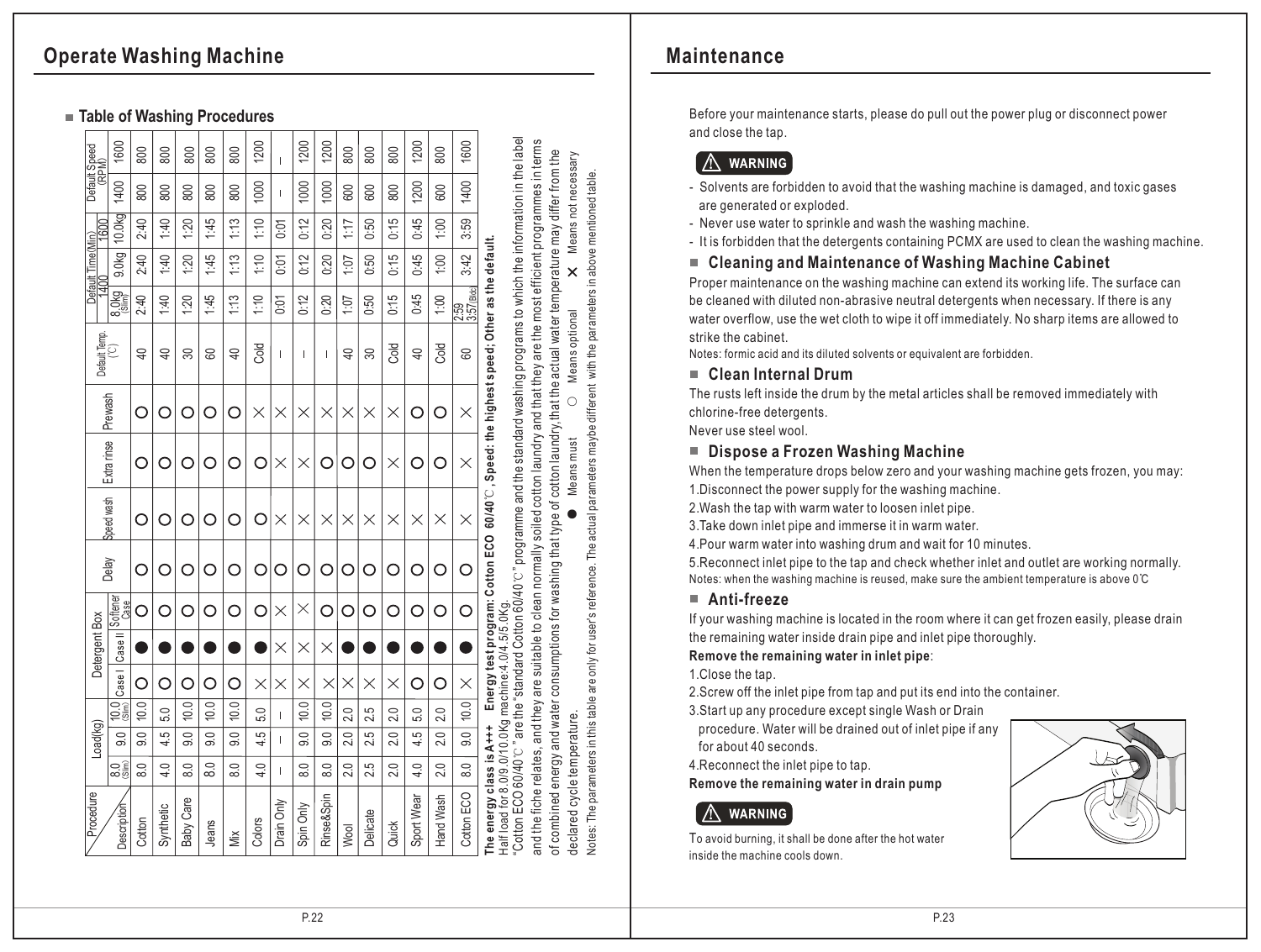#### **Clean detergent box and grooves**

Clean detergent drawer and grooves

1.Press down the arrow location on softener cover inside the drawer.

2.Lift the clip up and take out softener cover and wash all grooves with water.

3.Restore the softener cover and push the drawer into position.

#### **Clean inlet filter**

Inlet filter shall must be cleaned if there is not any or insufficient water in when the tap is opened.

Clean the tap filter:

1.Close the tap.

- 2.Select any procedure except "Wash" or "Drain" procedure.
- 3.Press the button "Start/Pause" and keep the procedure running for about 40 seconds.

4.Remove the inlet pipe from the tap.

5.Use water to wash the filter.

6.Reconnect the inlet pipe.

Washing the filter in washing machine:

- 1.Screw off the inlet pipe from the backside of the machine.
- 2.Pull out the filter with long nose pliers and reinstall it back after being washed.

3.Reconnect the inlet pipe.

4.Open the tap and make sure there is no water leakage.

5.Close the tap.

Notes: Generally, the tap filter is washed first and then the filter in washing machine will be washed. If only the filter in washing machine is washed, then the steps 1~3 in cleaning the tap filter shall be repeated.







# **A** WARNING

Pull out the power plug to avoid electrical shock before washing.

After using the washing machine, pull out the power cord and close the door tightly to avoid pinching the kids.

#### **Remove foreign matters**

#### **Drain Pump Filter:**

Drain pump filter can filter the yarns and small foreign matters from the washings. Clean the filter periodically to ensure the normal operation of washing machine.

#### í **WARNING** l

According to the soil level within the cycles and the frequency of the cycles, you have to inspect and clean the filter regularly.

The pump should be inspected if the machine does not empty and/or spin:

The machine makes an unusual noise during draining due to objects such as safety pins, coins etc. blocking the pump.

The Service\_panel proceed as follows:

1.After the power is disconnected, use hand to open the filter cover.

2.Turn the filter down as shown with the figure and take out sundries matters. 3.Reinstall each part back after sundries matters are removed.





#### Warning!

When the appliance is in use and depending on the programme selected there can be hot water in the pump. Never remove the pump cover during a wash cycle, always wait until the appliance has finished the cycle, and is empty. When replacing the cover, ensure it is securely retight end so.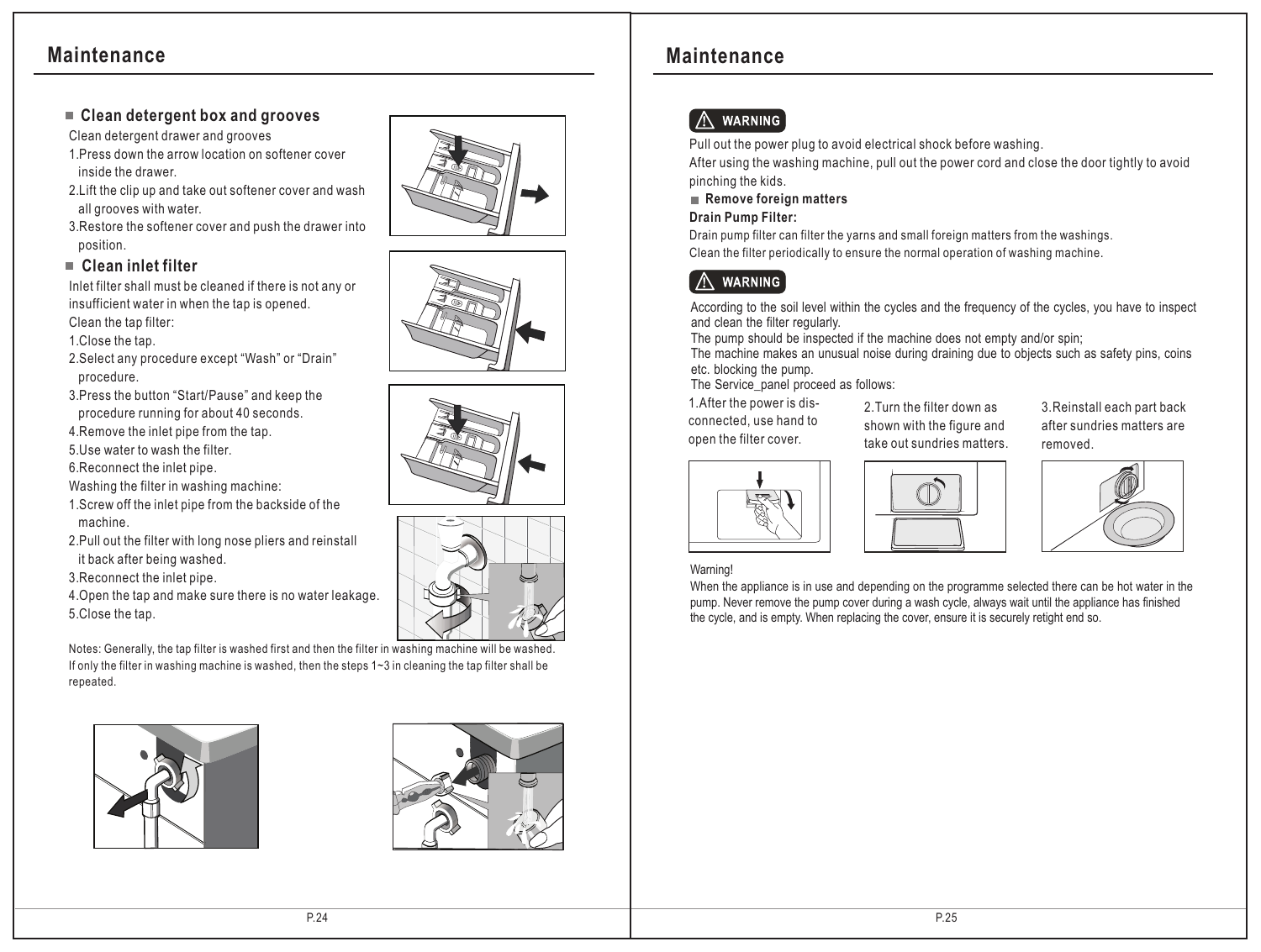# **Troubleshooting**

| Troubles                                                    | Reason                                                                                                                                | Solution                                                                                                                                                                                                                                     |
|-------------------------------------------------------------|---------------------------------------------------------------------------------------------------------------------------------------|----------------------------------------------------------------------------------------------------------------------------------------------------------------------------------------------------------------------------------------------|
| Washing machine<br>cannot start up                          |                                                                                                                                       | Check if the door is closed tightly.<br>Check if power plug is inserted well.<br>Check if water supply tap is opened.<br>Check if button "Start/Pause" is pressed.<br>Check if button "On/Off" is pressed.                                   |
| Door cannot be<br>opened                                    | Machine's safety protection<br>design is working.                                                                                     | Disconnect the power.                                                                                                                                                                                                                        |
| <b>Heating fault</b>                                        | NTC is damaged and heating<br>pipe is aging.                                                                                          | Can normally wash the clothes.<br>Only cannot wash with heating.<br>Shall contact the service center promptly.                                                                                                                               |
| Water leakage                                               | The connection between inlet<br>pipe or outlet hose and tap or<br>washing machine is not tight.<br>Drain pipe in the room is blocked. | Check and fasten water pipes.<br>Clean up outlet hose and ask a<br>specialized person to repair it when<br>necessary.                                                                                                                        |
| Water is<br>overflowed from<br>the bottom of the<br>machine | The inlet pipe is not connected<br>firmly.<br>Outlet hose has water leakage.                                                          | Fix the inlet pipe.<br>Replace the drain hose.                                                                                                                                                                                               |
| Indicator or<br>display does<br>not light.                  | Power is disconnected.<br>PC board has problems.<br>Harness has connection<br>problem.                                                | Check if the power is shut down and<br>power plug is connected correctly.<br>If not, please call up service line.                                                                                                                            |
| Detergent<br>residues in the<br>box                         | Washing powder is dampened<br>and agglomerated.                                                                                       | Clean and wipe the box.<br>Use liquid detergents or the detergents<br>special for drum.                                                                                                                                                      |
| Washing effects<br>are not good                             | The clothes are too dirty.<br>Insufficient detergent quantity.                                                                        | Select a proper procedure.<br>Add the proper detergent quantity<br>according to the instructions in<br>detergent package.                                                                                                                    |
| Abnormal noise<br>Great vibration                           |                                                                                                                                       | Check if the fixing (bolts) has been removed.<br>If cabinet is installed on the solid and level<br>floor<br>Check if there are any barrettes or metal<br>articles inside.<br>Check if the legs in the washing machine<br>are adjusted level. |

# **Remove the problems**

| Display<br>I FD. | Description                                                    | Reason                                                                                                                                  | Solution                                                                                                                                                        |  |  |  |  |  |
|------------------|----------------------------------------------------------------|-----------------------------------------------------------------------------------------------------------------------------------------|-----------------------------------------------------------------------------------------------------------------------------------------------------------------|--|--|--|--|--|
|                  | Door lock                                                      | Door is not closed properly.                                                                                                            | Restart after the door is closed.                                                                                                                               |  |  |  |  |  |
| FRN              | problem                                                        | Please call up service line if there are still troubles.                                                                                |                                                                                                                                                                 |  |  |  |  |  |
| FIR.             | Water injecting<br>problem while<br>washing                    | Tap is not opened or water<br>flows too slowly.<br>Inlet valve filter is blocked.<br>Inlet pipe is twisted.<br>If water is not supplied | Open the tap or wait till the<br>water supply becomes normal.<br>Check inlet valve filter.<br>Straighten the water pipe<br>Check the other taps in the<br>room. |  |  |  |  |  |
|                  |                                                                | Please call up service line if there are still troubles.                                                                                |                                                                                                                                                                 |  |  |  |  |  |
| E21              | Drain problem<br>while washing                                 | Outlet hose is blocked or twisted<br>Drain pump is blocked                                                                              | Wash and straighten outlet hose.<br>Wash drain pump filter                                                                                                      |  |  |  |  |  |
|                  |                                                                | Please call up service line if there are still troubles.                                                                                |                                                                                                                                                                 |  |  |  |  |  |
|                  | Please call up the service line if there is any other problem. |                                                                                                                                         |                                                                                                                                                                 |  |  |  |  |  |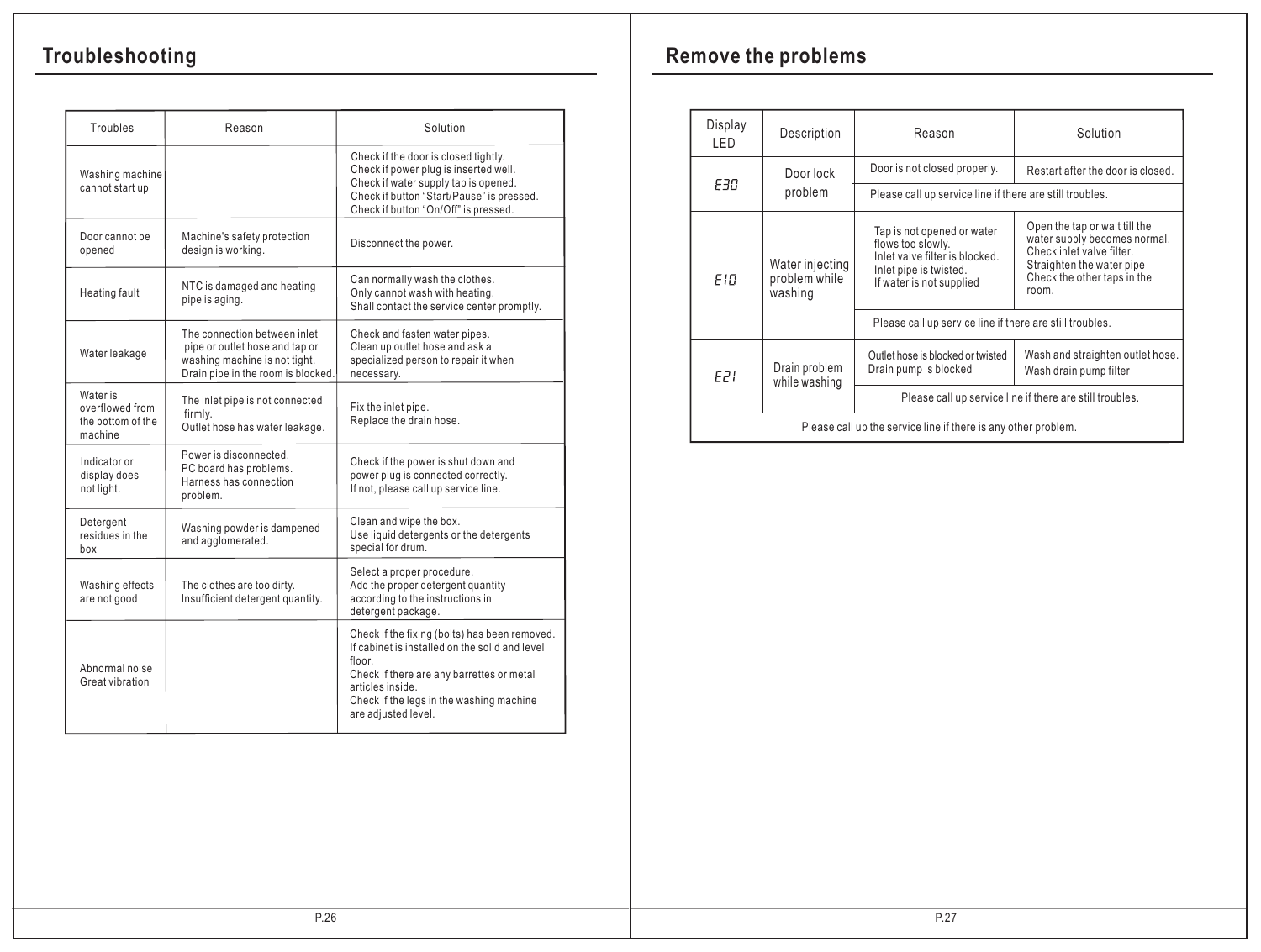# **Appendix**

## $\blacksquare$  Care Lable

The label and sign on the fabric can help you to choose the best way to launder your clothes.



#### **Electrical Warning**

To avoid fire,electrical shock and other accidents,please remember the following reminding:

- Only the voltage indicated in power label can be used. If you are not clear of the voltage at home, please contact the local power bureau.
- When you are using the heating function, the maximum current through the washing machine will reach 10A. Therefore, please make sure the power supply units (current, voltage and cable) can meet the normal load requirements for the machine.
- Protect the power cord properly. Power cord shall be fixed well so that it will not trip the people or other things and be damaged. Special attention shall be paid to the socket. It shall be plugged into the sockets easily and attention shall be paid to the plug location.
- Do not make the wall-mounted socket overloaded or cable extended. Overloading of the wiring may cause fire or electrical shock. Do not pull out power plug with wet hand.
- To ensure your safety, power plug shall be inserted into an earthed three-pole socket. Carefully check and ensure that your socket is properly and reliably earthed.

# **Product Specifications**

| Parameter                      |                  |                   |                   |  |  |  |  |  |
|--------------------------------|------------------|-------------------|-------------------|--|--|--|--|--|
| <b>Washing Capacity</b>        | 7.0kg            | 8.0 <sub>kq</sub> | 9.0 <sub>kq</sub> |  |  |  |  |  |
| Dimension(W*D*H)               | 595*495*850      | 595*565*850       | 595*565*850       |  |  |  |  |  |
| Net Weight                     | 61kg             | 68kg              | 71kg              |  |  |  |  |  |
| <b>Rated Power</b>             | 2050W            | 2000W             | 2000W             |  |  |  |  |  |
| Power Supply                   | 220-240V~,50Hz   | 220-240V~,50Hz    | 220-240V~,50Hz    |  |  |  |  |  |
| MAX.Current                    | 10A              | 10A               | 10A               |  |  |  |  |  |
| <b>Standard Water Pressure</b> | $0.05MPa - 1MPa$ | $0.05MPa - 1MPa$  | $0.05MPa - 1MPa$  |  |  |  |  |  |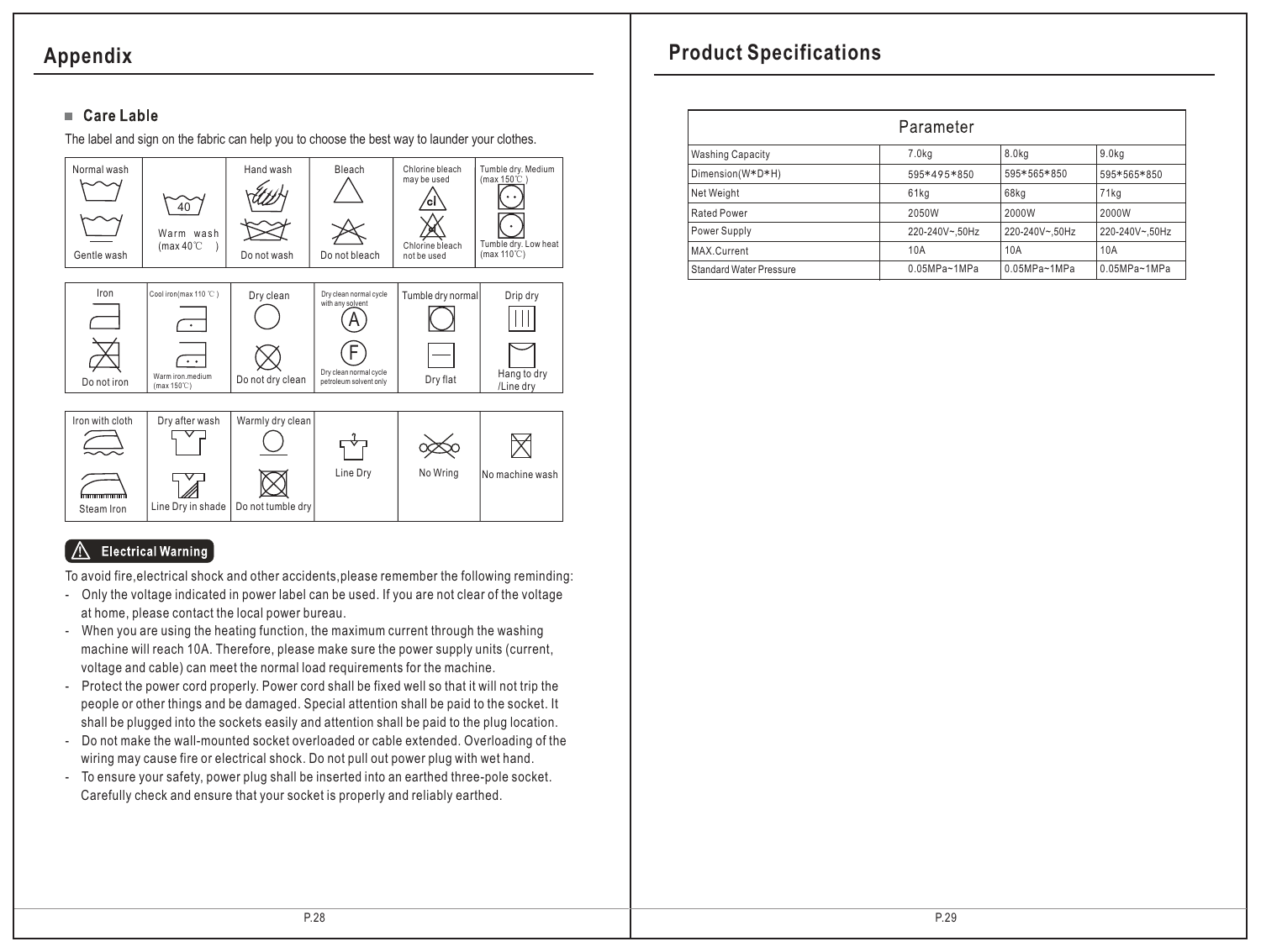Brand:ESKIMO Model:ES 8970 LUX Rated capacity:7kg Energy efficiency class: A+++ EU Ecolabel:N/A

Energy consumption 175kwh per year, based on 220 standard washing cycles for cotton ECO 60°C / 40°C at full and partial load, and the consumption of the low-power modes. Actual energy consumption will depend on how the appliance is used.

Water consumption 10000 litres per year, based on 220 standard washing cycles for cotton ECO 60°C / 40°C at full and partial load. Actual water consumption will depend on how the appliance is used.

Spin-drying efficiency class B/B on a scale from G (least efficient) to A (most efficient) Maximum spin speed:1200/1400rpm

Consumption values(1200rpm):

| <b>Standard Programme</b> | Load              | Energy<br>consumption | Water<br>consumption | Remaining<br>moisture content | Programme<br>duration |
|---------------------------|-------------------|-----------------------|----------------------|-------------------------------|-----------------------|
| Cotton ECO 60°C           | 7kg               | $0.93$ kwh            | 50L                  | 51%                           | 179 <sub>min</sub>    |
| Cotton ECO 60°C           | 3.5 <sub>kq</sub> | 0.80kwh               | 42L                  | 54%                           | 179 <sub>min</sub>    |
| Cotton ECO 40°C           | 3.5 <sub>kq</sub> | $0.51$ kwh            | 42L                  | 54%                           | 179 <sub>min</sub>    |

Consumption values(1400rpm):

| <b>Standard Programme</b> | Load              | Energy<br>consumption | Water<br>consumption | Remaining<br>moisture content | Programme<br>duration |
|---------------------------|-------------------|-----------------------|----------------------|-------------------------------|-----------------------|
| Cotton ECO 60°C           | 7kg               | $0.93$ kwh            | 50L                  | 51%                           | 179 <sub>min</sub>    |
| Cotton ECO 60°C           | 3.5 <sub>kq</sub> | 0.80kwh               | 42L                  | 54%                           | 179 <sub>min</sub>    |
| Cotton ECO 40°C           | 3.5 <sub>kq</sub> | $0.51$ kwh            | 42L                  | 54%                           | 179 <sub>min</sub>    |

Notes:

1. Programme setting for testing in accordance with applicable standard EN60456-2011.

2. When using the test programmes, wash the specified load using the maximum spin speed.

 3. The actual parameters will depend on how the applicance is used,and maybe different with the parameters in above mentioned table.

Off mode power consumption:0.5W

Left-on mode power consumption:1W

The household washing machine is equipped with power management system.

The duration of the left-on mode time is less than 1 minute.

Airborne acoustical noise (washing):59/59

Airborne acoustical noise (spinning):76/78

Notes: The airborne acoustical noise emissions during washing/spinning for the "Cotton ECO 60℃" programme at full load.

## **Product Fiche Product Fiche**

Brand: ESKIMO Model: ES 8980 LUX Rated capacity:8kg Energy efficiency class:A+++ EU Ecolabel:N/A

Energy consumption 196kwh per year, based on 220 standard washing cycles for cotton ECO at 60°C/40°C at full and partial load, and the consumption of the

low-power modes.Actual energy consumption will depend on how the appliance is used. Water consumption 11000 litres per year, based on 220 standard washing cycles for cotton ECO 60°C /40°C at full and partial load. Actual water consumption will depend on how the appliance is used.

Spin-drying efficiency class B/B on a scale from G (least efficient) to A (most efficient) Maximum spin speed:1200/1400rpm

Consumption values(1200rpm):

| <b>Standard Programme</b> | Load | Energy<br>consumption | Water<br>consumption | Remaining<br>moisture content | Programme<br>duration |
|---------------------------|------|-----------------------|----------------------|-------------------------------|-----------------------|
| Cotton ECO 60°C           | 8kg  | 1.05kwh               | 55L                  | 51%                           | $179$ min             |
| Cotton ECO 60°C           | 4kg  | $0.84$ kwh            | 45L                  | 54%                           | $179$ min             |
| Cotton ECO 40°C           | 4kg  | $0.63$ kwh            | 45L                  | 54%                           | $179$ min             |

Consumption values(1400rpm):

| <b>Standard Programme</b> | Load | Energy<br>consumption | Water<br>consumption | Remaining<br>moisture content | Programme<br>duration |
|---------------------------|------|-----------------------|----------------------|-------------------------------|-----------------------|
| Cotton ECO 60°C           | 8kg  | 1.05kwh               | 55L                  | 51%                           | $179$ min             |
| Cotton ECO 60°C           | 4kg  | $0.84$ kwh            | 45L                  | 54%                           | $179$ min             |
| Cotton ECO 40°C           | 4kg  | $0.63$ kwh            | 45L                  | 54%                           | $179$ min             |

Notes:

1. Programme setting for testing in accordance with applicable standard EN60456-2011.

2. When using the test programmes, wash the specified load using the maximum spin speed.

 3. The actual parameters will depend on how the applicance is used,and maybe different with the parameters in above mentioned table.

Off mode power consumption:0.5W

Left-on mode power consumption:1W

The household washing machine is equipped with power management system. The duration of the left-on mode time is less than 1 minute.

Airborne acoustical noise (washing):59

Airborne acoustical noise (spinning):76/78

Notes: The airborne acoustical noise emissions during washing/spinning for the cotton ECO 60℃ programme at full load.